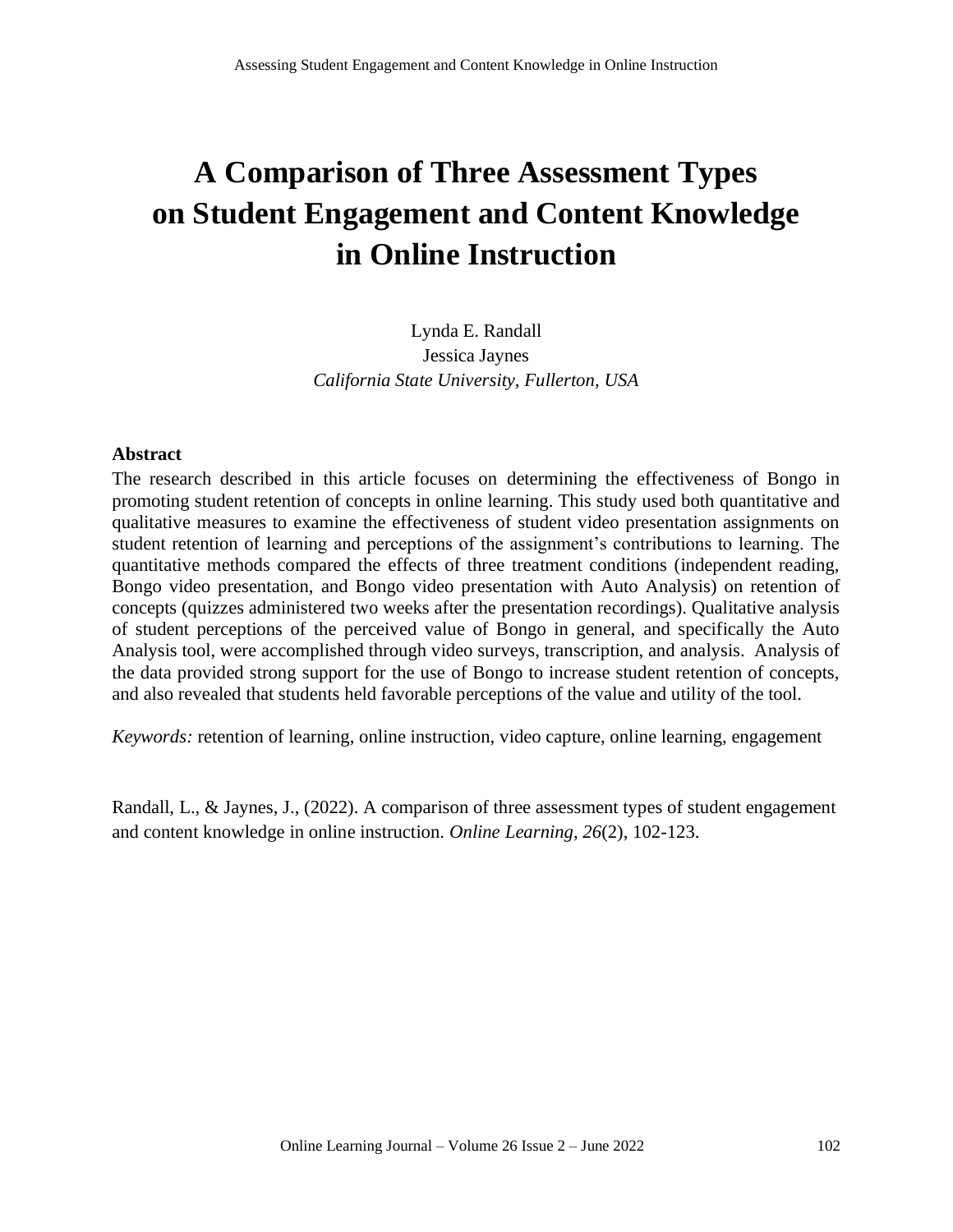A critical challenge for online instructors is the design of high-tech, high-touch activities and experiences to promote student engagement and motivation in learning (Intentional Futures, 2017; Robinson et al., 2017). The number of U.S. students taking at least one online class increased from 5.4 million in 2012 to 7.4 million in 2019, with 37.2 percent of students enrolled in an online course by 2019 (Seaman & Seaman, 2021). The challenge to improve online learning outcomes became particularly germane in spring, 2020, as the Covid-19 pandemic forced 90 percent of U.S. colleges and universities to move to emergency online instruction (Johnson et al., 2021, p. 10).

To a great extent, Covid-19 produced a teachable moment for faculty members by creating an opportunity to expand their teaching repertoires to include more digital tools and more varied methods of engaging learners synchronously and asynchronously in the content. In a recent national survey, 97 percent of institutions reported assigning some faculty members with no prior online teaching experience to staff some of their online courses, and 63 percent of instructors reported that they changed the kinds of assignments and assessments used in their courses to better achieve meaningful online learning (Seaman & Seaman, 2021).

Meaningful online learning can be facilitated using instructional strategies that require learner articulation. Dabbagh et al. (2018, p. 105) have explained this potential as follows: "When learners articulate their knowledge to one another, they share multiple perspectives, enable feedback and commentary, engage in collaborative and conversational activity, and enhance their knowledge and understanding so that it becomes applicable to different contexts." They noted that collaboration and communication tools are the primary vehicles for facilitating articulation.

Learning management systems and Web 2.0 tools provide almost limitless opportunities for instructors to promote student engagement in the online learning process. The typical mainstay of online discussion has relied on text-based forums. However, video-based tools may have greater potential for developing communities of inquiry (Clark et al., 2015). VoiceThread and Flipgrid are two available Web 2.0 tools with the potential to increase collaboration and dialogue. One additional tool that remains largely unexplored from a research perspective is Bongo, an online learning platform that integrates with the learning management system to allow synchronous virtual classroom meetings and a variety of asynchronous video recording assignments (individual project, Q&A, group project, and interactive video).

The Bongo student video capture tool has a unique potential to engage learners in synchronous and asynchronous online learning activities, both independently and in group collaboration. These features include virtual classroom, independent and group projects, four kinds of video capture assignments, immediate feedback of audio transcript through auto analysis, peer and instructor video and text feedback, and rubric-based assessment. In addition, Bongo offers opportunities for the development of soft skills such as communication, presentation skills, collaboration, team building, and critical thinking. In light of these potential benefits, the research described in this study focuses on determining the effectiveness of Bongo in promoting student engagement, comprehension, and retention of concepts in online learning.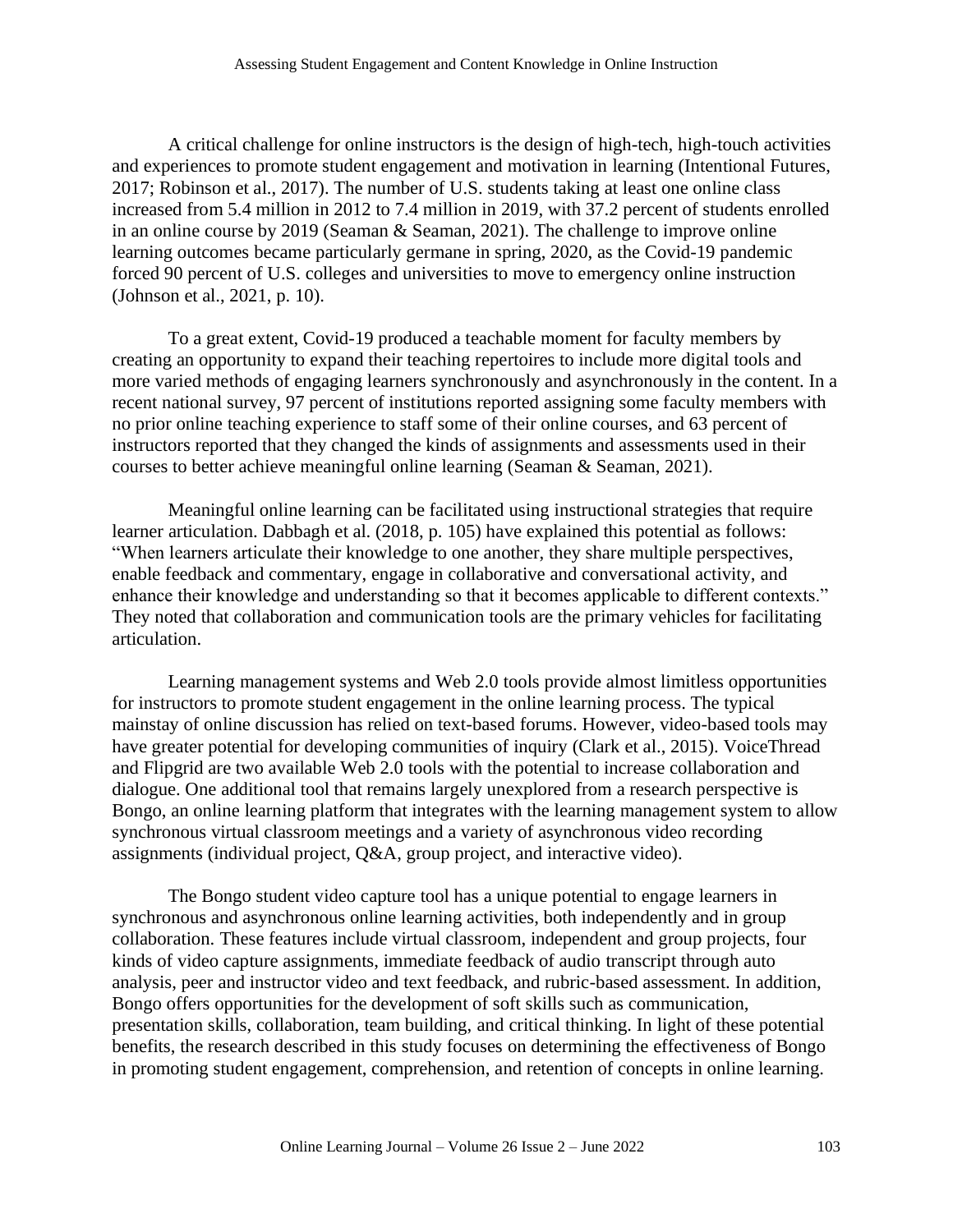# **Review of Literature**

The growing popularity and prevalence of online instruction in higher education has led to the need for instructors to identify and incorporate a variety of evidence-based strategies for engaging learners in the content. The development of online pedagogies has also necessitated the use of varied assessment strategies that promote interaction with content as well as dialogue among students and with instructors. Although text-based discussions have dominated online instruction in the past (Legon & Garrett, 2017), emerging video technologies have shown promise for personalizing instruction and increasing cognitive engagement (Ching & Hsu, 2013; Fox, 2017; Kirby & Hulan, 2016). Both text-based and video-based technologies can provide scaffolding to help students unpack the details of textbooks and supplementary readings. Despite the obvious potential of video-based discussion and assessment tools, a dearth of research exists that investigates their impact on student learning

#### **Text-Based Discussion**

Online instructors have traditionally relied heavily on text-based discussions as a means of creating dialogue around important topics and concepts. Threaded, text-based discussions have historically been the standard method of communication among students and instructors (Legon & Garrett, 2017). One metanalysis of 51 papers revealed that, although text-based discussions are among the preferred modalities of online instructors, these forums tend to promote low levels of cognitive engagement (Martono & Salam, 2017).

Often, text-based forums promote a narrowed learning focus in which students examine a slice of the content and post-cursory responses that require little critical analysis. Further, these posts typically receive high praise from peers and instructors, reinforcing the practice of skimming the surface of readings and lectures. Jung and Gilson (2014) reported that one disadvantage of online threaded discussions is that students often relied on others' posts as opposed to completing readings. Similarly, Lieberman (2019) noted that faculty and students in general have become tired of the monotony of text-based discussions when overused as a form of assessment.

#### **Comparisons of Text-Based and Video-Based Discussions**

Researchers have only recently begun to study the relative effects of text-based versus video-based discussions in online learning (Clark et al., 2015; Swartzwelder et al., 2019). These studies have focused solely on student perceptions of the value of the two methodologies and have not yet explored their direct impact on student learning. Clark at al. (2015) compared the effects of asynchronous and synchronous video vs. text-based discussions in an online teacher education course. Through the use of participant interviews, the researchers determined that video-based discussions led to higher student perceptions of social and teaching presence. In one recent study, graduate nursing students preferred text-based discussions over video discussions as a means of promoting engagement, although investigators acknowledged that the results may have been skewed by the students' familiarity with text-based forums (Swartzwelder et al., 2019).

#### **Video-Based Discussion Tools**

Several Web 2.0 tools and web-based platforms have become increasingly popular as alternatives to text-based discussion for promoting collaboration and engagement in online learning. These tools use multimodal communication (text, voice, and video) to promote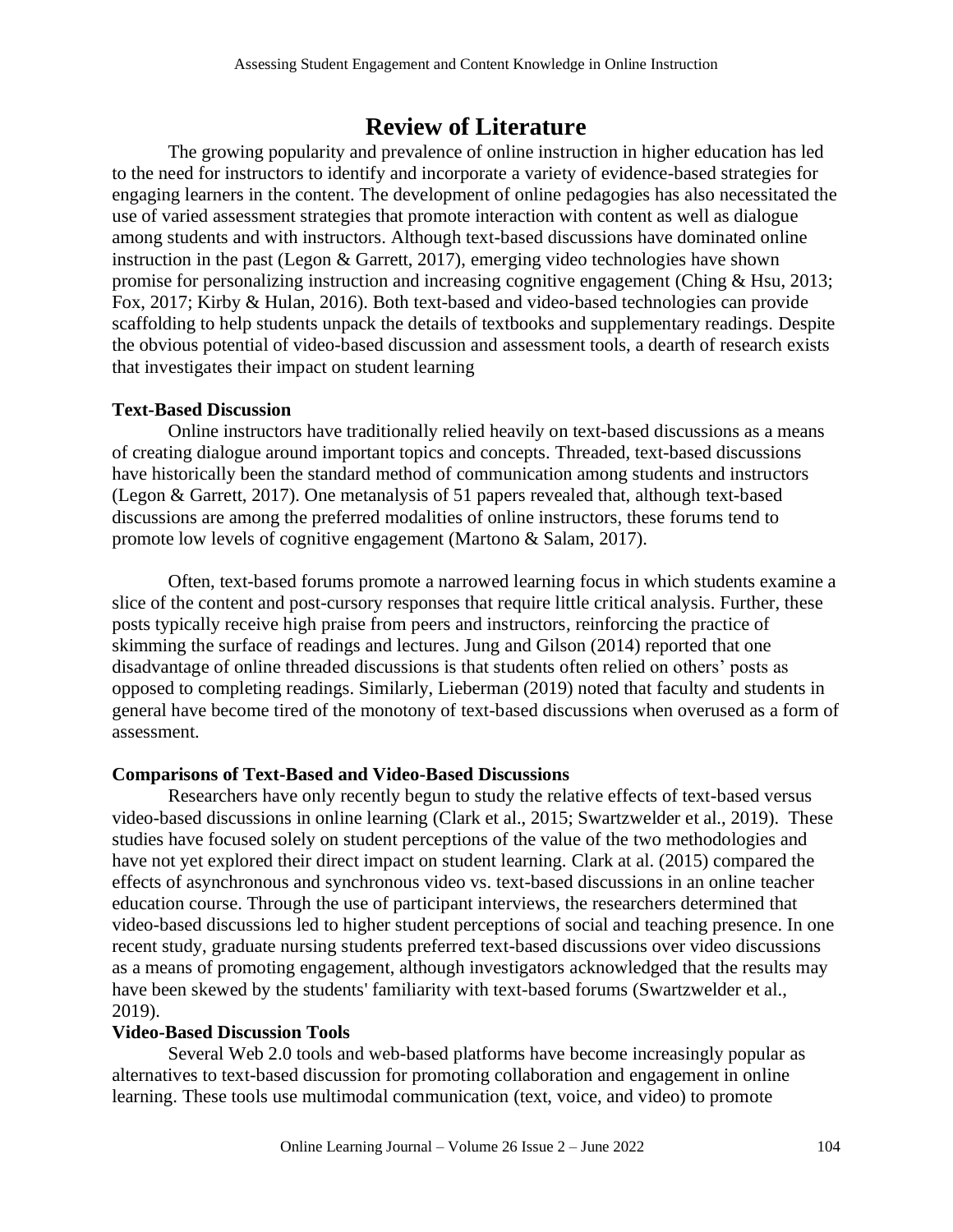dialogue in the online classroom setting (Saçak & Kavun, 2020). VoiceThread is a cloud-based application that allows students and faculty to build online presentations by adding images, documents, videos, and other media to which other users can add comments for discussion. The use of VoiceThread in higher education has been extensively researched and found to be effective in promoting collaboration and engagement (Ching & Hsu, 2017; Fox, 2017; Kirby & Hulan, 2016).

Flipgrid is another popular tool for engaging students in video-based discussions. This Web 2.0 tool allows teachers to create "grids" to facilitate video discussions. Each grid is like a message board where teachers can pose questions, called "topics," and their students can post video responses that appear in a tiled grid display. Research on Flipgrid has shown that students respond positively to the tool and develop increased confidence in their learning through vocal practice assignments (McLain, 2018). Flipgrid has demonstrated potential for developing a social community for online learning (Stoszkowski, 2018). In addition, Flipgrid was shown to improve student reflection (Stoszkowski et al., 2020) and connectedness (Bartlett, 2018) as well as to offer benefits as an alternative to journal writing (Sebach, 2020).

Bongo, first introduced in 2011, combines video and audio capture with several assignment options. These options include individual presentations, group projects, Q&A, and interactive videos. In addition, the platform provides virtual classroom experiences that can be set up by the instructor or students. Students can simultaneously record with their webcams while sharing the desktop (typically a PowerPoint) to create presentations. An Auto Analysis feature provides immediate feedback to the students on their lesson delivery and use of key terms. In addition, the platform incorporates rubrics for expedited grading and allows instructors to record text and video feedback.

The nature of Bongo facilitates deep processing of information as students prepare and deliver their own scripts. This form of assessment is generative in nature in that the process of constructing the response tends to promote learning as opposed to simple regurgitation (Fiorella & Mayer, 2015). The novelty of the task seems to interest the students and encourage them to dig deeper into the content. Bongo assignments also increase student accountability for learning by requiring them to provide detailed evidence of their learning. This study represents an initial effort to empirically test the value of Bongo as a tool for promoting robust learning.

# **Methods**

#### **Research Design**

This combined quantitative-qualitative study examined the effectiveness of Bongo student video capture in promoting retention (recall) of content (key concepts), as well as student perceptions of the efficacy of Bongo in enhancing their learning. Specifically, the study compared the effects of Bongo student video capture with and without Auto Analysis features to independent reading without video capture. The context of the study was an online undergraduate course on adolescent development. Data collection and analysis entailed both quantitative and qualitative measures, including a quantitative analysis of open-ended video assessments of student retention of key concepts, and a qualitative analysis of video-based surveys of student perceptions of the value of Bongo student video capture and Auto Analysis features.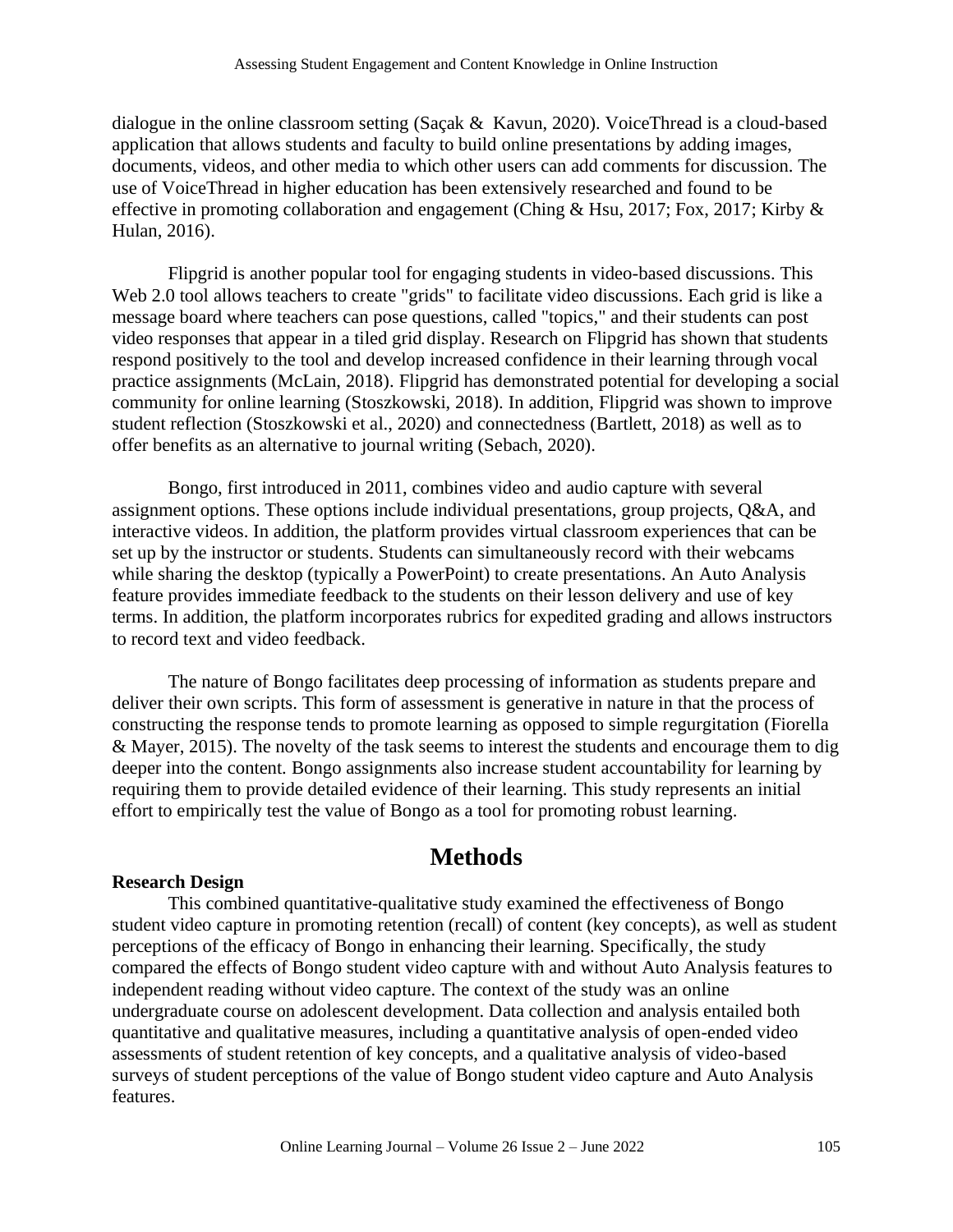It was assumed that the process of student video capture would promote deeper engagement in readings, and additionally, that the reiterative process of completing multiple video capture presentations with immediate feedback through Auto Analysis would increase student learning and retention. The study addressed four research questions, as follows:

- 1. Which of the three assignment types would produce the greatest level of retention of content information (key concepts)?
- 2. To what extent do students perceive the value of Bongo video recording as a contributor to their learning?
- 3. How do students perceive that the Auto Analysis features of Bongo influenced their learning?
- 4. What particular features of Bongo do students perceive as most influential to their learning?

## **Participants**

Participants in the study consisted of 27 undergraduate students in an online general education course at an urban California university. In addition to meeting the general education requirement, the course also serves as a pre-requisite for admission to the secondary education teaching credential program. Therefore, most participants were future teachers. The course on adolescent development consisted of 15 weekly modules of textbook readings, instructor video lectures, supplemental readings, online activities, and various assessments. Researchers designed three of the weekly modules as experimental modules to explore the efficacy of student video capture. A total of 24 subjects completed all 3 modules designated for data collection.

The sample consisted of 7 males and 20 females with a mean age of 22. Participants were racially, ethnically, and linguistically diverse. The majority of students (52%) were Hispanic or Latino, while the remainder were white (24%), Asian (16%), and Black or African American (8%). In terms of linguistic background, 72% of the students identified English as their primary language, 20% identified English and Spanish equally as primary languages, and the remaining 8% were non-native English speakers.

#### **Measures**

#### *Quantitative Assessment of Retention*

In order to assess student retention of concepts contained in the readings, researchers designed a Bongo Q&A assessment for each of the three readings. Students in all three treatment conditions completed the same retention quiz two weeks subsequent to the completion of each of the three modules. Each of the three Q&A assessments presented a series of three contentspecific questions to which the students responded by recording with their web cameras. Following the presentation of each question, students were given one minute to prepare their thoughts followed by one minute to record their responses. The same rubric was used to score the responses for all three treatment groups and for all three modules. Traits measured in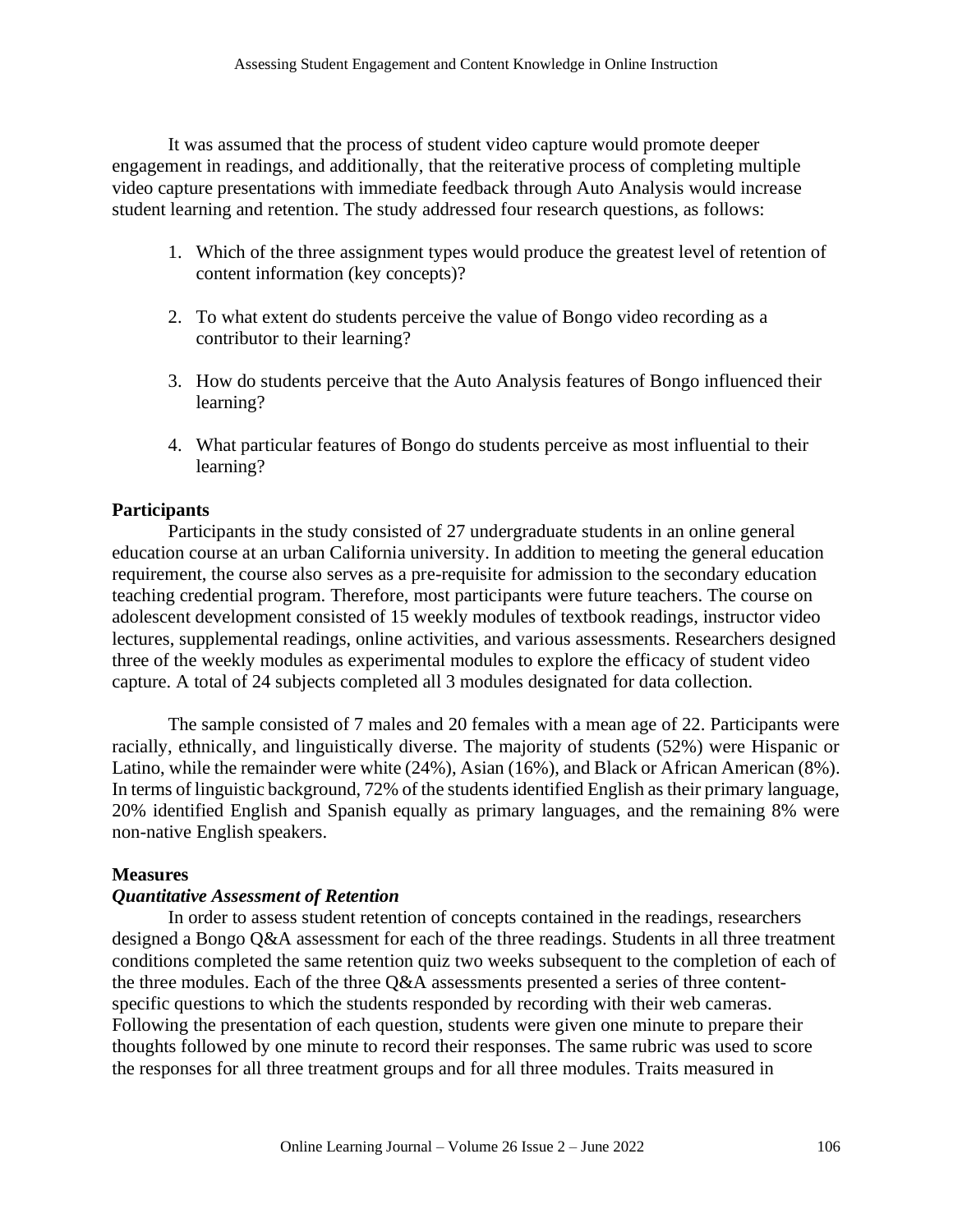responses to each of the three questions included relevance to the article, specificity of details, and accuracy. Appendix C contains a copy of the retention quiz rubric.

#### *Qualitative Assessment of Student Perceptions of Bongo and Auto Analysis*

Researchers also used the Bongo Q&A activity to survey students on their perceptions of the value of Bongo and Auto Analysis in promoting their learning. Students responded to three questions in this survey, as follows: 1) How did the process of creating your own Bongo presentations help you to master the content of our course, 2) In particular, how did the Auto Analysis features help you to improve your presentation skills and content knowledge?; and 3) What other aspects or features of Bongo did you find influential in your learning?

#### **Treatment**

Subjects were randomly assigned to three groups that rotated through three treatment conditions of Independent Reading, Bongo Video Capture, and Bongo Video Capture with Auto Analysis. Experimental modules took place in weeks 7, 9, and 11 of the semester. On each of these weeks, students read an assigned journal article and completed activities specified according to the treatment condition. The topics of the reading assignments for the designated modules were the teen brain (week 7), teen depression (week 9), and inclusive education (week 11). Students in two groups completed assigned interventions (Bongo video screen capture, and Bongo with Auto Analysis). Students assigned to independent reading for the given modules did not complete a video presentation.

With the web-based Bongo platform students can simultaneously record a PowerPoint and record themselves via webcam. They then submit their videos to receive personalized feedback and coaching. Bongo video presentations allow instructors and peers to record feedback as video comments, synchronized text, and rubric-based scoring. In addition, Bongo offers an Auto Analysis feature that provides immediate feedback on delivery (clarity, filler words, speaking rate) and content (key terms). Students may make multiple recordings and receive immediate feedback as many times as desired before submitting their final recordings for grading.

Over the course of the three experimental modules/topics, students rotated through the three treatment conditions, which included independent reading, Bongo, and Bongo with Auto Analysis. Table 1 describes the sequence of subject rotation through the three treatments in relation to the three modules and topics. Table 2 describes the Flesch-Kincaid reading levels (approximate grade level) of the three assigned readings.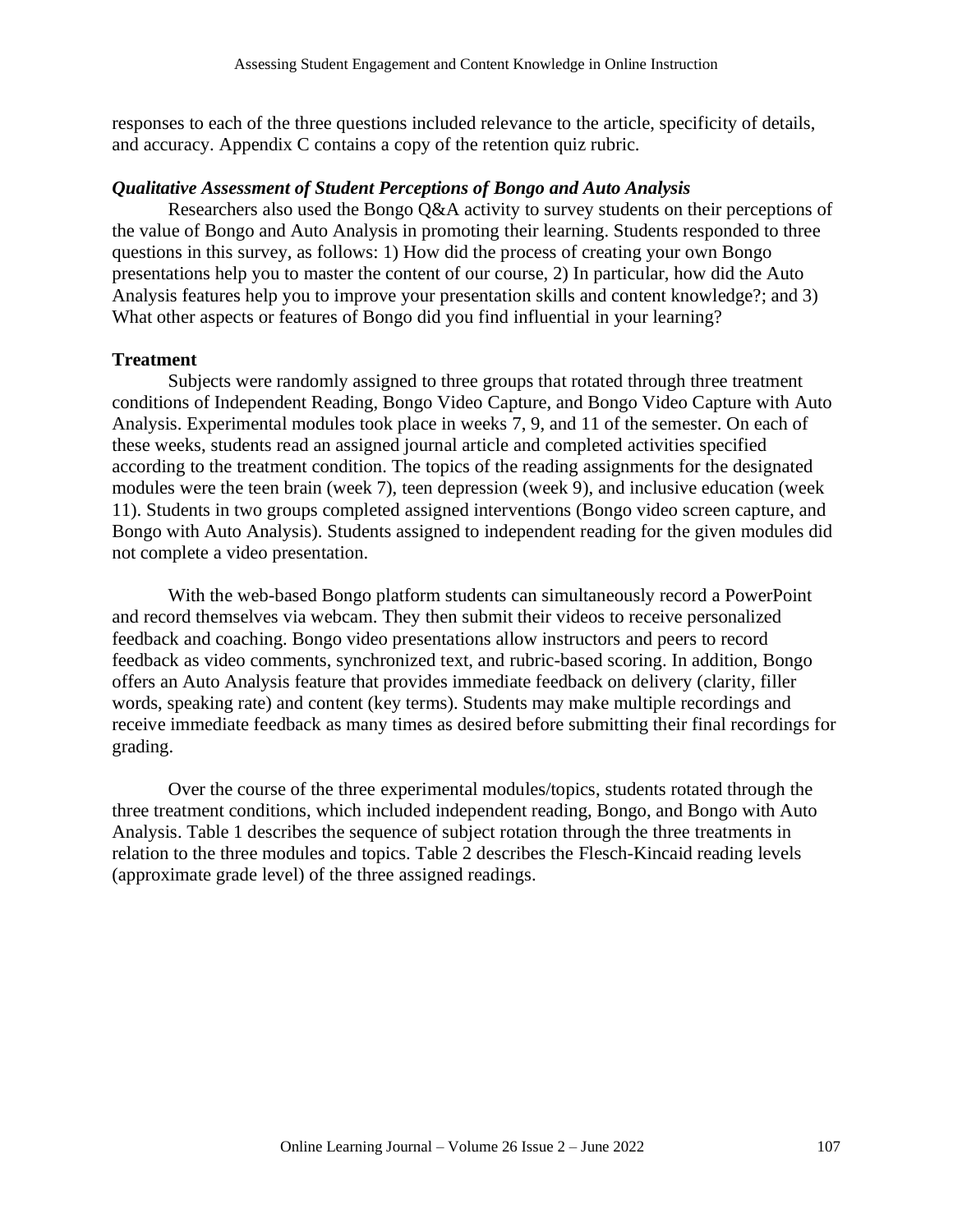| Group | <b>Experimental Module</b> | Topic                  | <b>Treatment</b>           |
|-------|----------------------------|------------------------|----------------------------|
|       |                            | Teen Brain             | <b>Independent Reading</b> |
|       |                            | Teen Brain             | Bongo (w/o Auto Analysis)  |
|       |                            | Teen Brain             | Bongo Auto Analysis        |
|       |                            | Inclusive Education    | Bongo (w/o Auto Analysis)  |
|       |                            | Inclusive Education    | Bongo Auto Analysis        |
|       |                            | Inclusive Education    | <b>Independent Reading</b> |
|       |                            | Teen Depression        | <b>Bongo Auto Analysis</b> |
|       |                            | Teen Depression        | <b>Independent Reading</b> |
|       |                            | <b>Teen Depression</b> | Bongo (w/o Auto Analysis)  |

**Table 1** *Subject Rotations Through Treatment Conditions*

#### **Table 2**

| Reading Levels of Assigned Readings |              |                           |                       |  |  |
|-------------------------------------|--------------|---------------------------|-----------------------|--|--|
| <b>Article Title</b>                | Number of    | <b>Flesch-Kincaid</b>     | <b>Flesch-Kincaid</b> |  |  |
|                                     | <b>Words</b> | <b>Reading Ease Score</b> | <b>Reading Level</b>  |  |  |
| Teen Brain                          | 7719         | 38.4                      | 13.4                  |  |  |
| Inclusive Education                 | 7990         | 16.5                      | 12.8                  |  |  |
| <b>Teen Depression</b>              | 6597         | 42.8                      | 10.4                  |  |  |

# *Reading Levels of Assigned Readings*

#### *Bongo Video Capture Assignment.*

For each of the three modules, students assigned to either of the Bongo treatment groups (without Auto Analysis/with Auto Analysis) were asked to create a video presentation including 5 PowerPoint slides and a script. The task required students to summarize their understanding in relation to a set of prompts, and additionally, to incorporate several key concepts and important terminology from the reading. Students recorded their narration of the PowerPoint by simultaneously capturing their webcam and desktop through the Bongo application. Table 3 summarizes the prompts and assigned readings for each of the three module topics **Table 3**

*Assignment Prompts for Bongo Presentation Required Readings*

| <b>Topics</b>          | <b>Prompts</b>                                                                                                                                                                                                                            |
|------------------------|-------------------------------------------------------------------------------------------------------------------------------------------------------------------------------------------------------------------------------------------|
| Teen Brain             | Explain why brain researchers believe there is a mismatch in the development of brain<br>regions. Discuss how this developmental mismatch can affect adolescent thinking and<br>behavior and might predispose the teen to risky behavior. |
| Inclusive<br>Education | Describe and contrast the two perspectives and situate them in the historical context of<br>education in the United States. Discuss how legislation has shaped these two<br>perspectives.                                                 |
| Teen                   | Describe the nature and prevalence of teen depression. Discuss several other topics                                                                                                                                                       |
| Depression             | such as signs and symptoms, risk factors, treatment, and prevention.                                                                                                                                                                      |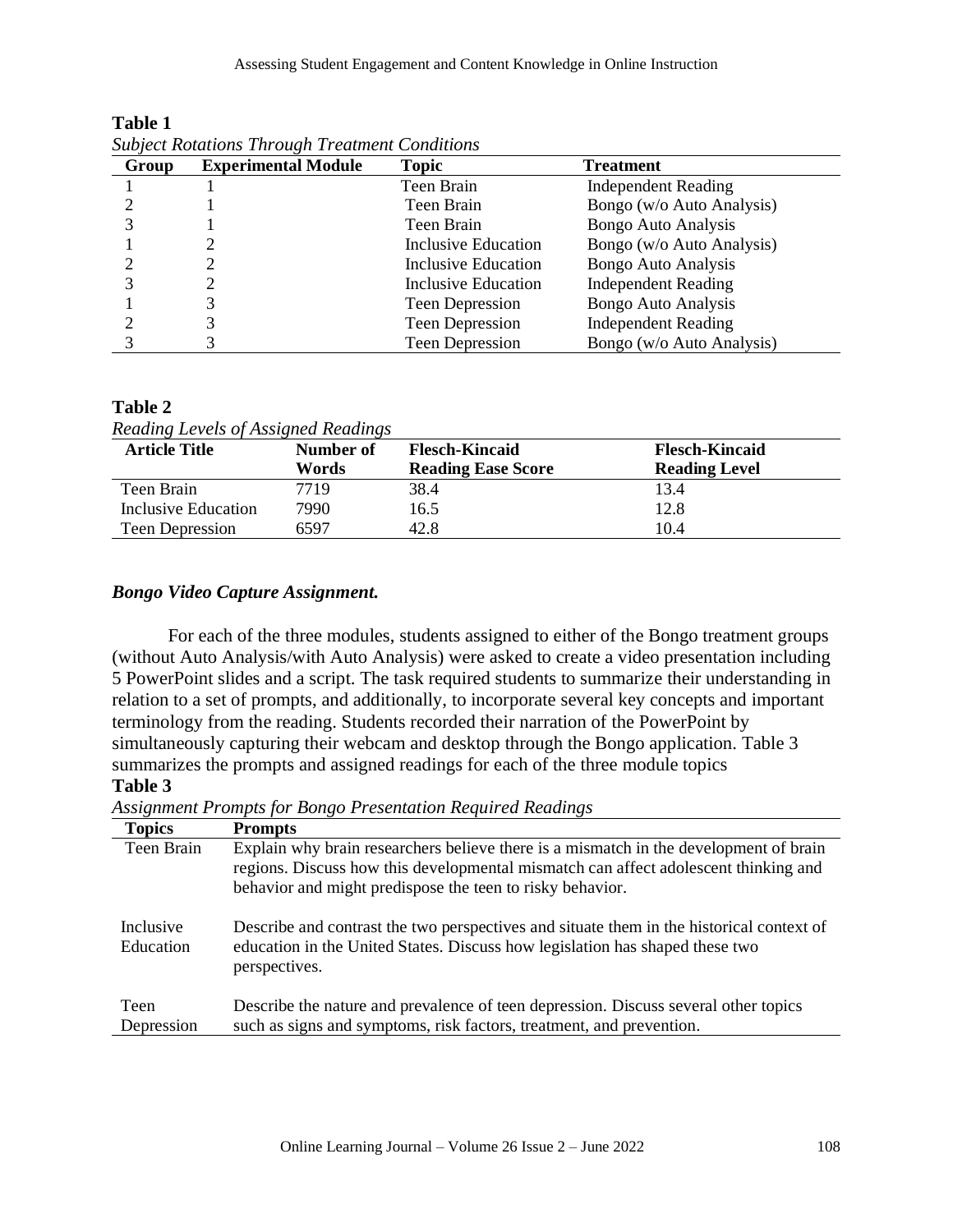#### *Bongo Auto Analysis*

The treatment of Bongo with Auto Analysis required students to make use of a built-in platform feature that allowed them to obtain immediate feedback on their delivery (clarity, use of filler words, and speaking rate) as well as content (number of keywords). Students also see a verbatim transcript of their presentation with keywords highlighted. The goal of Auto Analysis is to engage students in repeated practice and facilitate improvements in delivery and content. Students can practice their recordings repeatedly, with immediate feedback, and then submit their presentation when they are satisfied with the result.

Clarity is determined by the percent of clear (audible/transcribed) words. Auto Analysis also provides a percentage of filler words (um, ah) contained in the recording. The speaking rate consists of the number of words per minute, with an ideal rate of 135 to 185 words per minute. For each of the metrics, Bongo Auto Analysis provides a color-coding of red, orange, or green as targeted feedback for the desirable range. Figure 1 provides an illustration of a sample Auto Analysis report with a transcript, highlighted keywords, and color-coded ratings for delivery and content.

Rubrics for the Bongo assignments were available to students in the module instructions, and general attributes (duration of recording, content development, relevance and coherence, inclusion of key terms, and accuracy) were assessed consistently across the three topics. For the Auto Analysis group, the traits of delivery (clarity, use of fillers, and speaking rate) were also assessed. Descriptors for each trait allowed a rating of 0 (not established), 1 (developing), 2 (established) 3 (approaching excellence), or 4 (excellence).

Appendix A illustrates the traits, descriptors, and point allocations for the Bongo (without Auto Analysis) scoring rubric created for the purposes of this study. Appendix B illustrates the scoring rubric used for the Bongo with Auto Analysis treatment.

#### **Figure 1**

*Sample Auto Analysis Report*

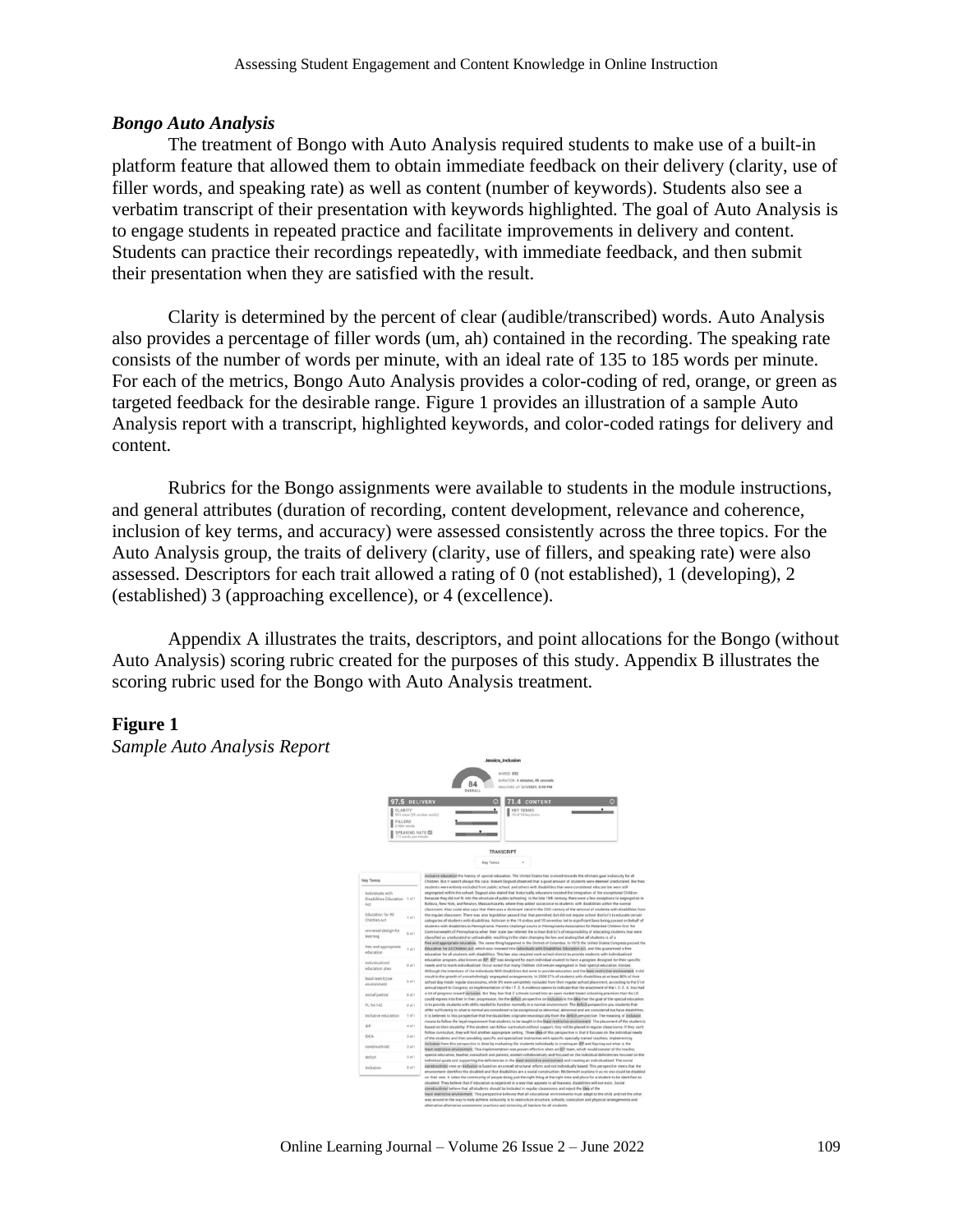#### **Data Analysis**

#### **Quantitative Analysis of the Data**

An analysis of variance (ANOVA) was conducted to determine whether there were significant differences in Retention by Treatment and Topic. The assumption of normality was assessed by plotting the quantiles of the model residuals against the quantiles of a Chi-square distribution, also called a Q-Q scatterplot (DeCarlo, 1997). The ANOVA was examined based on an alpha value of 0.05. Table 4 presents the Analysis of Variance for Retention by Treatment and Topic. The main effect Treatment was significant,  $F(2, 76) = 16.57$ ,  $p < .001$ , indicating there were significant differences in Retention by Treatment levels. The main effect Topic was also significant,  $F(2, 76) = 5.56$ ,  $p = .006$ , indicating there were significant differences in Retention by Topic levels.

#### **Table 4**

*Analysis of Variance Table for Retention by Treatment and Topic*

| <b>Source</b> | df | <b>Sum of Squares</b> | <b>Mean Square</b> | <b>F</b> Value | p-value    |
|---------------|----|-----------------------|--------------------|----------------|------------|
| Treatment     |    | 49.951                | 24.975             | 16.566         | 1.0683e-06 |
| Topic         |    | 16.755                | 8.3773             | 5.5567         | 0.0055937  |
| Residuals     | 76 | 14.58                 |                    |                |            |

#### **Figure 2**

*Boxplot of Retention by Topic and Treatment*

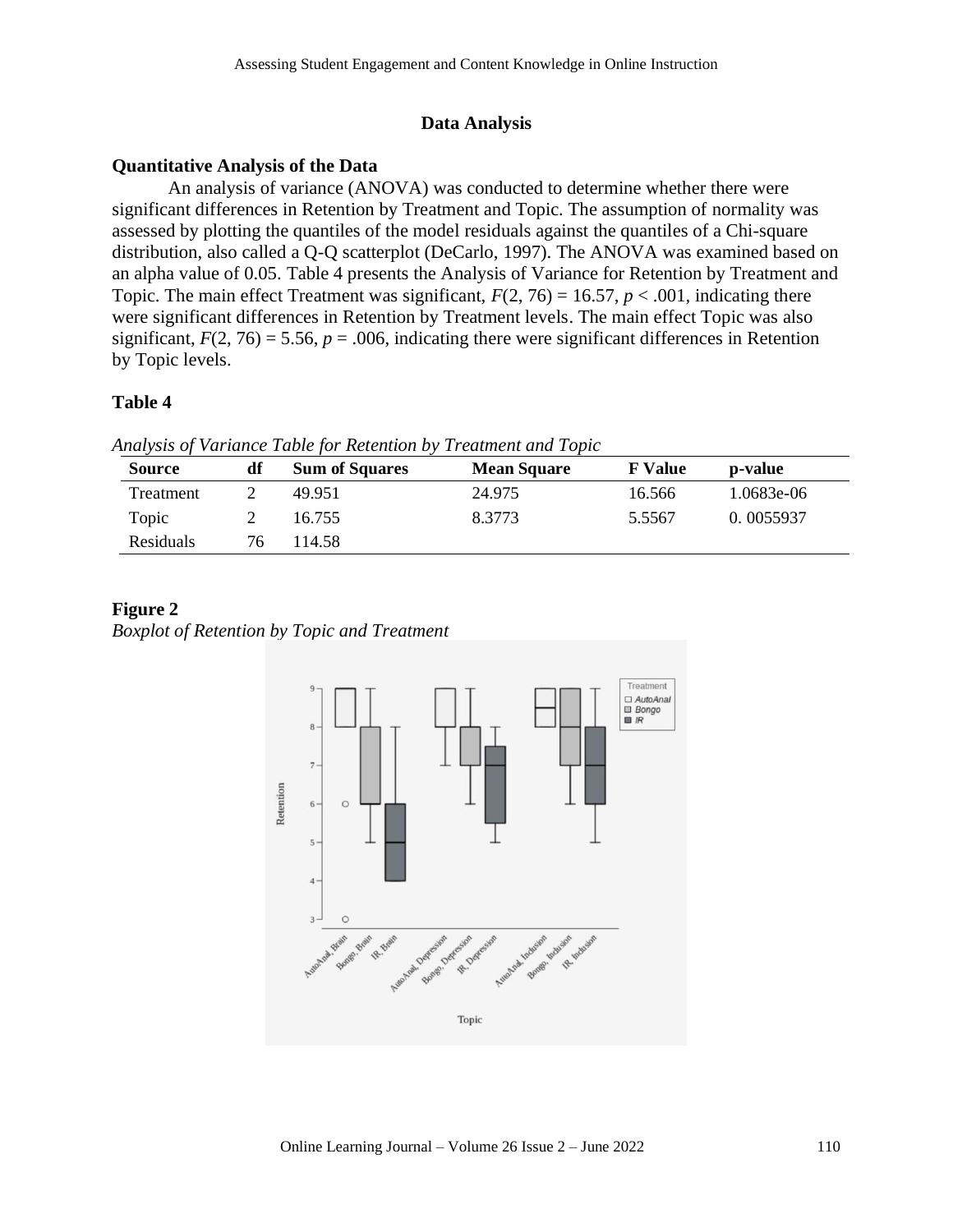## *Post-hoc*

Figure 2 presents a boxplot for Retention by Topic and Treatment. Based on this figure, on average Retention for Auto Analysis is higher compared to Bongo and IR. This is confirmed with multiple comparisons based on Paired *t*-tests between each pair of measurements to further examine the differences among the variables. Table 5 presents Tukey's HSD pairwise comparisons of Treatment means based on an alpha of 0.05. For the main effect of Treatment, the mean of Retention for Bongo ( $M = 7.5185$ ,  $SD = 1.1887$ ) was significantly larger than for IR  $(M = 6.2593, SD = 1.4031), p < .001$ . For the main effect of Treatment, the mean of Retention for Auto Analysis ( $M = 8.1481$ ,  $SD = 1.2921$ ) was significantly larger than for IR ( $M = 6.2593$ ,  $SD = 1.4031$ ,  $p < .001$ . These significant findings can be interpreted to indicate that the use of Bongo, both with and without Auto Analysis, produced greater recall of new concepts than independent reading alone.

# **Table 5**

|  |  | Table of 95% Family-wise Confidence Level for Treatment Means |  |
|--|--|---------------------------------------------------------------|--|
|  |  |                                                               |  |

| <b>Difference Levels</b> | <b>Mean</b>        | <b>Lower Limit</b> | <b>Upper Limit</b> | <b>Adjust p-value</b> |
|--------------------------|--------------------|--------------------|--------------------|-----------------------|
| IR-Bongo                 | $-1.2593$          | $-2.0581$          | $-0.46041$         | 0.00093213            |
| IR-Auto Analysis         | -1.8889            | $-2.6877$          | $-1.09$            | 7.856e-07             |
| Bongo-Auto Analysis      | $-0.62963 -1.4285$ |                    | 0.16922            | 0.15026               |

Table 6 presents Tukey's HSD pairwise comparisons of Topic means based on an alpha of 0.05. For the main effect of Topic, the mean of Retention for Brain  $(M = 6.7037, SD = 1.8977)$ was significantly smaller than for Depression ( $M = 7.5556$ ,  $SD = 1.1209$ ),  $p = .040$ . For the main effect of Topic, the mean of Retention for Brain ( $M = 6.7037$ ,  $SD = 1.8977$ ) was significantly smaller than for Inclusion ( $M = 7.6667$ ,  $SD = 1.2403$ ),  $p = .006$ . A likely factor in the effect of Topic on learning retention is the novelty and complexity of the text material. The teen brain article contained many references to unfamiliar scientific and neuroanatomy terms, and Flesch-Kincaid estimates of reading level were highest for the teen brain article.

# **Table 6**<br>**T**<sub>b</sub> *L*<sub>1</sub></sub> *c*<sub>2</sub> *c***<sub>2</sub>** *c***<sub>2</sub>** *c***<sub>2</sub>** *i***<sub>2</sub>** *i***<sub>2</sub>** *i***<sub>2</sub>** *i***<sub>2</sub>**

| Table of 95% Family-wise Confidence Level for Topic Means |      |  |   |                                        |  |  |
|-----------------------------------------------------------|------|--|---|----------------------------------------|--|--|
| <b>Difference Levels</b>                                  | Mean |  |   | Lower Limit Upper Limit Adjust p-value |  |  |
|                                                           |      |  | . | .                                      |  |  |

| Difference Levels    | <b>Mean</b> |            |        | Lower Limit Upper Limit Adjust p-value |
|----------------------|-------------|------------|--------|----------------------------------------|
| Depression-Brain     | 0.82853     | 0.029686   | 1.6274 | 0.040314                               |
| Inclusion-Brain      | 1.0562      | 0.25739    | 1.8551 | 0.006327                               |
| Inclusion-Depression | 0.22771     | $-0.57114$ | 1.0266 | 0.77501                                |

## **Qualitative Analysis of the Data**

Of the total sample of 27 subjects, 24 completed the Bongo Q&A survey. Responses to the survey produced 72 minutes of recorded video, which were then converted to verbatim transcripts using the Bongo transcription tool. The process of analytic induction began with the researcher's reading and re-reading of transcripts to identify theoretical categories of phenomena (Goetz & LeCompte, 1981). Once salient themes were identified from the transcribed data, the interview data units were sorted into categories using the method of constant comparison (Glaser & Strauss, 1967). To further scrutinize the data, HyperRESEARCHTM computer software was used to code all responses to the 4 questions according to themes identified through inductive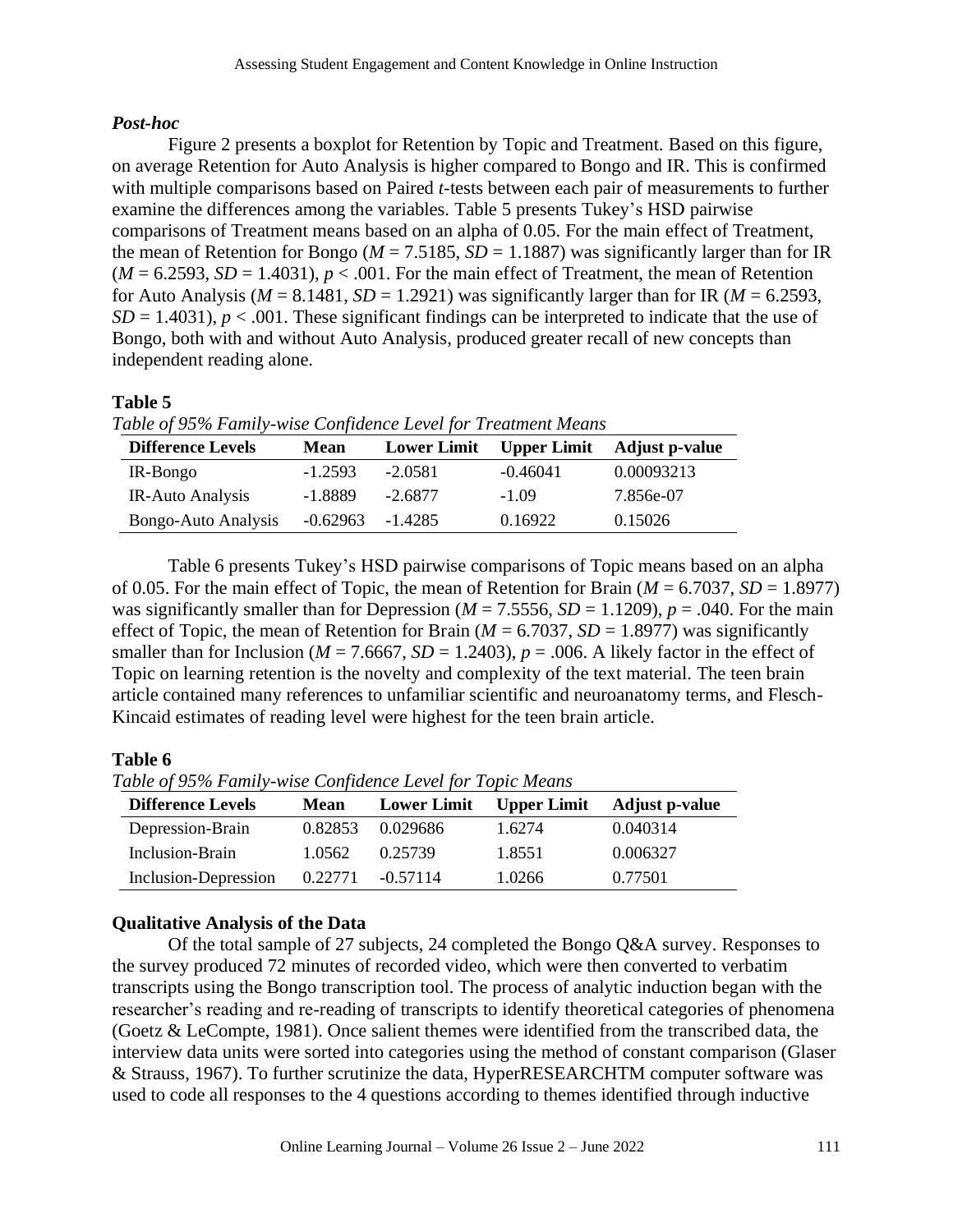analysis. HyperRESEARCHTM allows for the computer-assisted analysis of qualitative data through the processes of coding data, retrieving coded text, testing propositions, testing hypotheses, and analyzing statistics (Hesse-Biber & Dupuis, 2000). As a result of this analysis, the researcher interpreted and modified categories of emergent themes to adjust for negative cases (Lincoln & Guba, 1985) and revise hypotheses. The use of multiple sources (24 subjects) and multiple investigators (two researchers to conduct peer debriefings) provided two methods of triangulation (Lincoln & Guba, 1985). To accomplish peer debriefing, the primary researcher conducted analytic discussions with a colleague who had examined all the raw data and developed some interpretations. In these debriefings, the investigators probed and clarified the bases for their initial assertions, determined the extent to which the assertions matched the depth and breadth of the data, and explored working hypotheses regarding general themes.

## *Overarching Themes in the Data*

Table 7 provides a summary of frequency counts for frequently coded categories in response to each of the three questions. Analysis of the qualitative data showed that students strongly endorsed the use of Bongo presentations as a tool for increased engagement, comprehension, and retention. They recognized the importance of focused reading and reiterative practice in mastering content as opposed to skimming the surface. Students valued the experience of presenting to the instructor and peers, and this sense of audience provided increased accountability and an imperative to analyze the reading. The process of teaching and articulating ideas helped to solidify learning and retention. Students also valued the Auto Analysis feature of Bongo and felt it helped them to improve presentation skills that would be essential in their future roles as teachers.

## *Analysis of the Data in Response to Specific Survey Questions.*

A number of themes emerged in response to the initial research questions. The ordering of themes and subthemes are presented below in relation to the three research questions. The order of presentation of these themes and subthemes for each question represents their relative rankings in terms of importance, as determined by the frequency of coded units. These frequencies are also included in Appendix A. It is important to note, however, that the frequencies were affected by such factors as nesting of categories within coded segments and varying lengths of discourse within given coded units. In some cases, the subthemes identified had low frequencies of coded units, but the content of the categories was deemed to be particularly informative or salient.

### **Question 1: How did the process of creating your own Bongo presentations help you to master the content of our course,** *Adolescence?*

In responding to how the process of creating Bongo presentations helped promote mastery of the course, inductive analysis revealed several dominant themes that could be categorized according to processes (deep processing/engagement/focus and reiteration/practice) and outcomes (comprehension, retention, and improved presentation skills). Students recognized that they remembered more of the concepts and understood them better as a result of the process of creating their own slides and script and recording them repeatedly until the presentation met the standards of the rubric and their own personal standards. This reiterative process of drafting/recording/revising led to deeper engagement in the content as well as a clearer focus on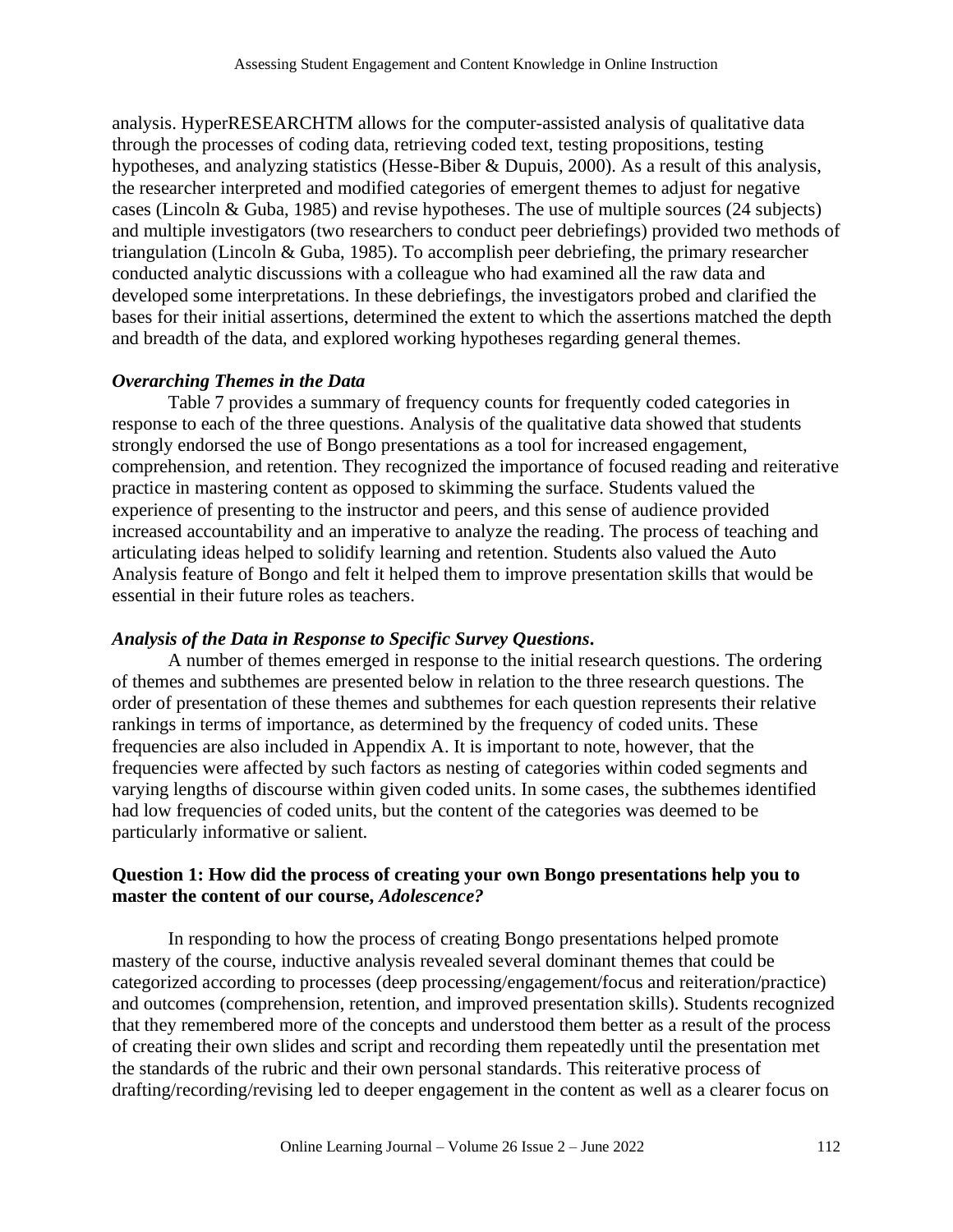key concepts and terminology. They discovered that the process of reading course content is not cursory, but rather, involves concerted effort. It is likely that this increased metacognitive awareness of reading demands will transfer to other assignments and courses as well.

### **Question 2: In particular, how did the Auto Analysis feature help you to improve your presentation skills and content knowledge?**

In explaining how the Auto Analysis feature helped to improve presentation skills and content knowledge, students noted the importance of a sense of audience, increased confidence, greater awareness of filler words and speaking rate, increased focus on key terminology, and improved clarity. Presenting to an audience of peers and instructor, students felt compelled to do their best work and make sure they clearly understood the content. The process of articulating or giving voice to their thoughts helped students to better understand the material as well. Virtually all students overcame their initial reticence and became increasingly confident in their presentation skills. They became conscious of, and worked on, improving their speaking rate and reducing their use of filler words. By checking the frequency of their use of key terminology, students also became more astute at filtering their presentations to focus on important ideas and eliminate extraneous details.

### **Question 3: What other aspects or features of Bongo did you find influential in your learning?**

Responses to this question were quite varied, but among the noted influential features were 1) simultaneous web camera and desktop recording, 2) Q&A assignment, 3) Auto Analysis feedback, 4) instructor feedback, 5) playback and self-analysis. Students felt that the reiterative process of creating a PowerPoint, recording themselves and the slides, watching themselves and revising/re-recording before submitting helped them to anchor their learning. They particularly valued the Auto Analysis feedback provided on their attempts, as well as the instructor's video and text feedback. The Q&A assignment also led to increased accountability for reading and learning by articulating ("saying it aloud") led to more learning. Several students mentioned that Bongo provides a novel alternative to traditional assessments. In addition, recording time limits forced students to be succinct and precise in their presentations and to limit extraneous and redundant verbiage.

#### **Table 7**

| <b>Question</b> | Theme           | <b>Frequency</b> | <b>Selected Quote</b>                                        |
|-----------------|-----------------|------------------|--------------------------------------------------------------|
| Question        | Deep processing | 14               | "I think it's easy for students to say they read and just    |
|                 | Engagement      |                  | skip to, like quizzes and just try to guess their way to the |
| Promoting       | Focus           |                  | answers. But having created a Bongo presentation             |
| Learning        |                 |                  | allowed me to actually read and analyze a text so I can      |
|                 |                 |                  | better understand it, 'cause I want to make sure when I      |
|                 |                 |                  | do the presentation that the people on the other side        |
|                 |                 |                  | understand what I'm trying to convey as well, and so it      |
|                 |                 |                  | was a really great process for me."                          |

*Frequency Counts for Bongo Survey Response Themes*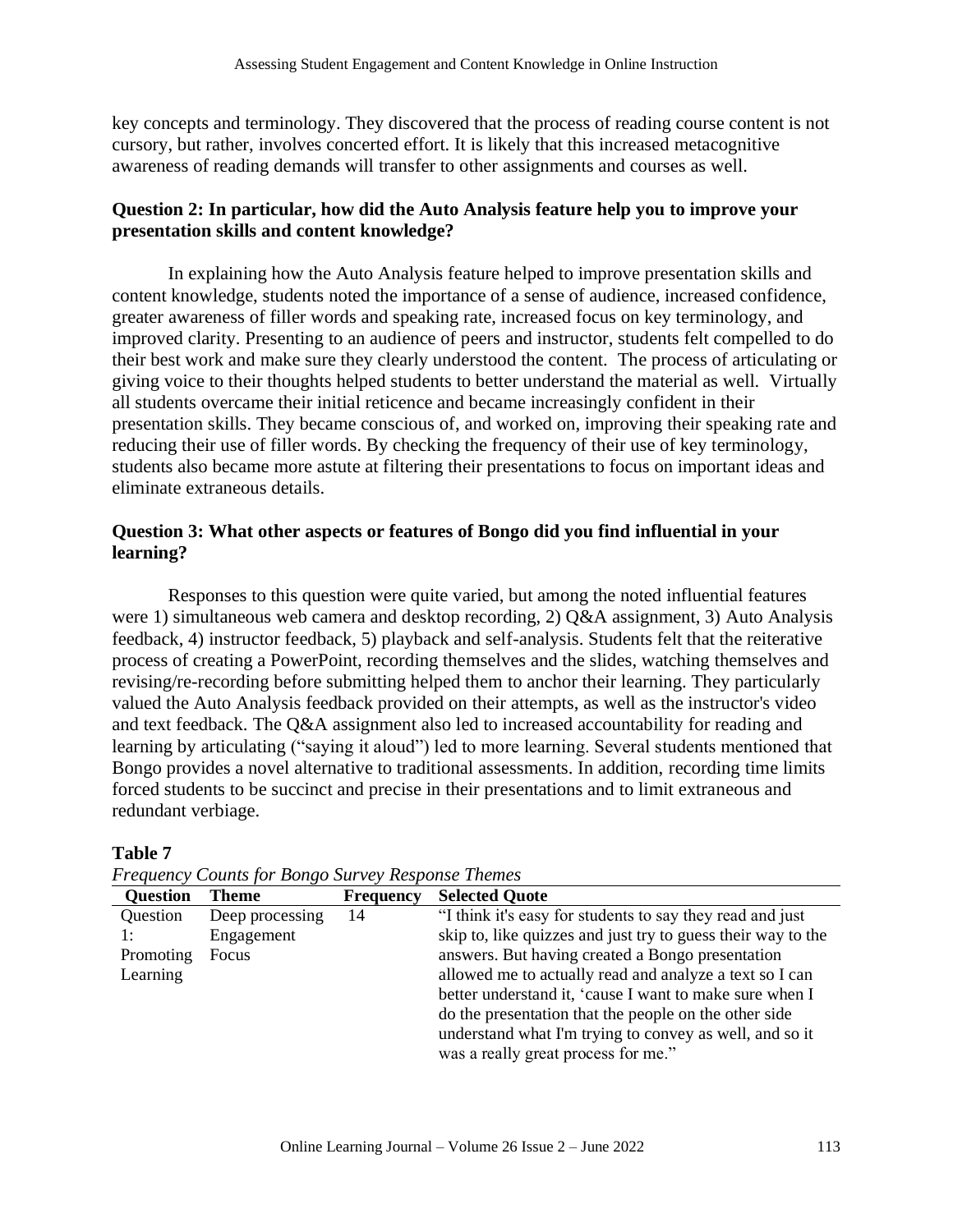|                                 | Learning by<br>teaching<br>Articulation | 10 | "I feel like, personally, the most important thing about<br>the Bongo presentations and just assignments, in general,<br>are more so the idea of teaching the content back to<br>someone so learning and memorizing and knowing a<br>certain concept. The topic is good. But, while I have the<br>ability to teach it back to someone or [repeat] it back to<br>someone and try to explain it, I feel like that helped me<br>really master the contents for me."                                                                                                                                                                                                  |
|---------------------------------|-----------------------------------------|----|-------------------------------------------------------------------------------------------------------------------------------------------------------------------------------------------------------------------------------------------------------------------------------------------------------------------------------------------------------------------------------------------------------------------------------------------------------------------------------------------------------------------------------------------------------------------------------------------------------------------------------------------------------------------|
|                                 | Reiteration<br>Practice                 | 8  | "For each assignment that had a do a Bongo"<br>presentation, I spent significant amount of time doing the<br>presentation or the PowerPoint and also practicing many<br>times through creating a script and it really helped me<br>memorize and really just understand information better<br>because even now when I go back and re-watch some of<br>my Bongo presentations, I still remember the<br>information, like to this day. So, I really liked it. It really<br>helped a lot in my opinion and helped a lot with the<br>confusion I was having, cause I had to kind of go out and<br>research more and flush it out for myself. So that helped<br>a lot." |
|                                 | Retention                               | 8  | "This was the first course I've had that I had to use<br>Bongo and honestly, it really helped me like engrave the<br>information into my brain."                                                                                                                                                                                                                                                                                                                                                                                                                                                                                                                  |
|                                 | Comprehension                           | 6  | "The process of creating our own Bongo presentations<br>helped me to learn more about the content in our course.<br>It really was like an effective study tool because, um, I<br>actually had to, like, think deeper about the topic and put<br>it into, like, an effective PowerPoint. So, that helped me<br>in that sense to actually, like, fully learn it."                                                                                                                                                                                                                                                                                                   |
| Question<br>2: Auto<br>Analysis | <b>Reducing Filler</b><br>Words         | 9  | "It was really helpful for me because I say a lot of 'uhs'<br>and just words that are not necessary and so really helped<br>me improve on it."                                                                                                                                                                                                                                                                                                                                                                                                                                                                                                                    |
|                                 | Improved rate<br>of speech              | 8  | "The Auto Analysis feature helped me, um, improve in,<br>um, my speed. I tend to speak quick and a lot of the time<br>what I say, you know, the point doesn't quite get across."                                                                                                                                                                                                                                                                                                                                                                                                                                                                                  |
|                                 | Focus on key<br>words &<br>concepts     | 8  | "It shows you if you said some of the key terms<br>correctly, like vocabulary, and it highlights how many<br>times you use that. So, in a way, it helped me become a                                                                                                                                                                                                                                                                                                                                                                                                                                                                                              |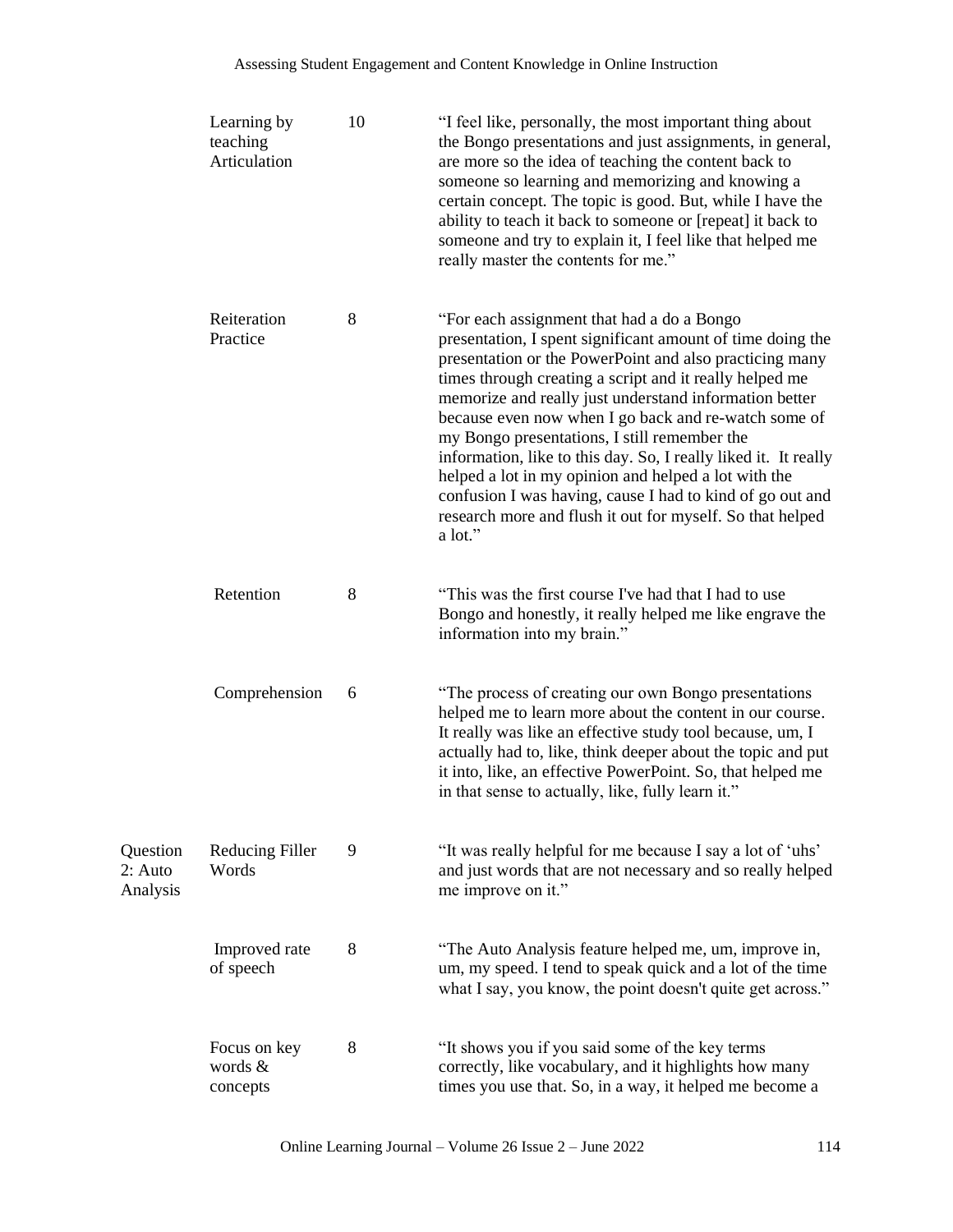|                                  |                                                    |   | better writer knowing that it just helped my content<br>be more thorough over time."                                                                                                                                                                                                                                                                                                                                                                                                                                      |
|----------------------------------|----------------------------------------------------|---|---------------------------------------------------------------------------------------------------------------------------------------------------------------------------------------------------------------------------------------------------------------------------------------------------------------------------------------------------------------------------------------------------------------------------------------------------------------------------------------------------------------------------|
|                                  | Clarity                                            | 7 | "It made me be a little more cautious with thinking"<br>before speaking and coming out with more clean and<br>crisp sentences and words and how to formulate what I'm<br>saying in a good way."                                                                                                                                                                                                                                                                                                                           |
| Other<br>Influential<br>Features | Simultaneous<br>webcam and<br>desktop<br>recording | 4 | "I most definitely liked this screen share that you were<br>able to do with the Bongo presentation recording; how<br>we were able to share our laptop screen or computer<br>screen, as well as the front facing camera. So, in a way,<br>it, you know, even though this is an online course, it<br>reinforces the same way in an in class setting where you<br>would have to maintain eye contact, where you would<br>have to go through your PowerPoint slides and learn how<br>to present yourself in front of people." |
|                                  | Auto analysis<br>feedback                          | 4 | "I think it was really cool how I could, um, see my<br>spoken words per minute or, um, how much vocabulary I<br>was using, or if there was any repeated words, which<br>really helped me be able to give a good a good response<br>to the prompts of the presentations, and that really helped<br>my learning and well speaking in general."                                                                                                                                                                              |

# **Discussion of Findings**

This study examined the efficacy and utility of Bongo student screen recordings as a tool for enhancing student retention of content knowledge. The research questions were:

1. Which of the three assignment types would produce the greatest level of retention of information?

2. To what extent do students perceive the value of Bongo video recording as a contributor to their learning?

3. How do students perceive that the Auto Analysis features of Bongo influenced their learning?

4. What particular features of Bongo do students perceive as most influential to their learning?

Results of both the quantitative and qualitative aspects showed support for Bongo as a valuable and popular tool. In response to question 1 (which of the assignment types produced the greatest level of retention), results demonstrated significant differences in levels of retention for both Bongo treatments (without and with Auto Analysis) as opposed to the treatment of Independent Reading. Bongo with Auto Analysis produced the highest level of content retention across topics (teen brain, inclusion, and teen depression), and this was likely due to increased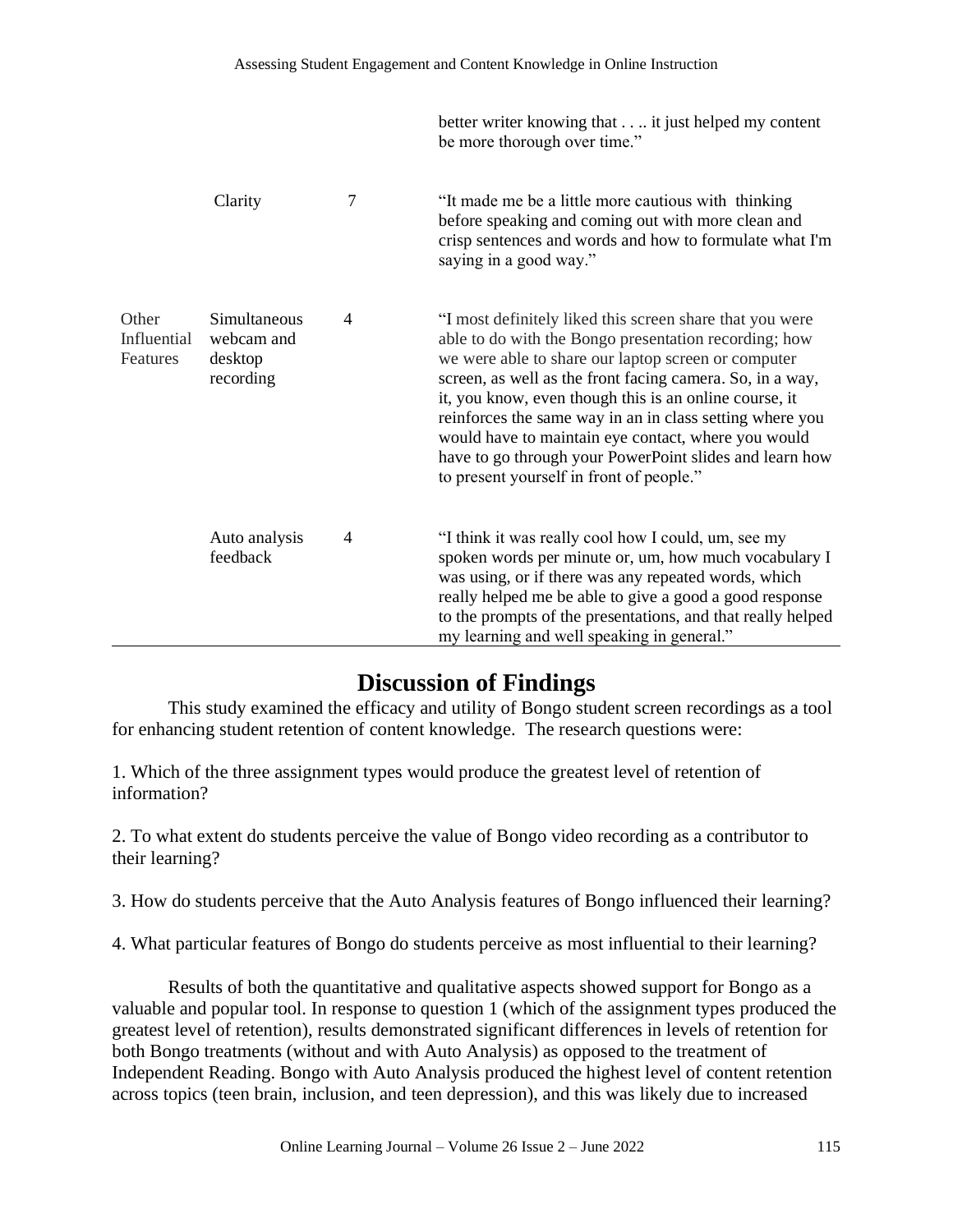attention to keywords required to meet criteria of the rubric, as well as the reiterative aspect of practicing and repeating the presentation until a satisfactory level of performance in delivery and content was achieved.

Two factors may limit the interpretation and generalizability of these findings. First, the constraint of small sample size (n=24) was necessitated by the selection of one intact online class for inclusion in the study. Second, the inclusion of primarily preservice teachers might limit the generalizability of the findings to students in other academic disciplinary areas. Further research is recommended to include larger sample sizes and varied disciplinary areas to explore the potential value of Bongo more fully as a tool for promoting online learning and engagement.

Faced with the demands of balancing school and work lives, students often resort to a cursory reading of course materials such as textbooks and supplementary resources. One study of undergraduate finance majors indicated that only 24% of students read their textbooks prior to coming to class (Jones, 2011). In addition, some evidence suggests that the amount of textbook reading decreases as the semester progresses (Phillips & Phillips, 2007). A recent review of literature indicated that these patterns of college reading behavior are common across the disciplines (St Clair-Thompson et al., 2017).

The current study helped students to internalize the need for careful analysis and rigorous study of course materials, particularly those that are content dense and include many complex ideas. It is likely that this improved metacognitive ability and self-regulated learning will enhance student reading generally, not just for the duration of this experiment.

Students were virtually unanimous in the support for the value of Bongo, and especially the features of Auto Analysis. As future teachers, these students were motivated to improve their delivery skills and gain confidence in their speaking abilities. They were receptive to repeated practice to achieve levels of excellence in both delivery and content. They appreciated both the immediate feedback provided through Auto Analysis and the rubric-based and video-recorded feedback of the instructor. Students expressed a favorable orientation toward the use of an alternative to the typical reliance on text-based discussions they had experienced in previous online courses. In fact, one student recommended to a professor in her speech class that Bongo would be a valuable tool for this content area, particularly in light of the rapid shift to online instruction experienced during the initial months of the pandemic.

The results of this study provide strong support for the value of Bongo video presentations as a digital tool to enhance student learning and retention. They support the notion that multisensory learning is superior to unisensory environments, and greater resolution and retention is evident even twenty years later (Medina, 2008). And it appears that Bongo assignments can promote deep processing and sustained engagement with course materials.

Video-based assessment provides an alternative to overreliance on text-based discussion forums and contributes to the development of a collaborative and constructivist classroom. In addition, it helps students to anchor learning through repeated practice with immediate feedback. Students' comprehension is likely enhanced through the process of verbally articulating their understanding, an elaborative process that helps the brain to integrate new information with prior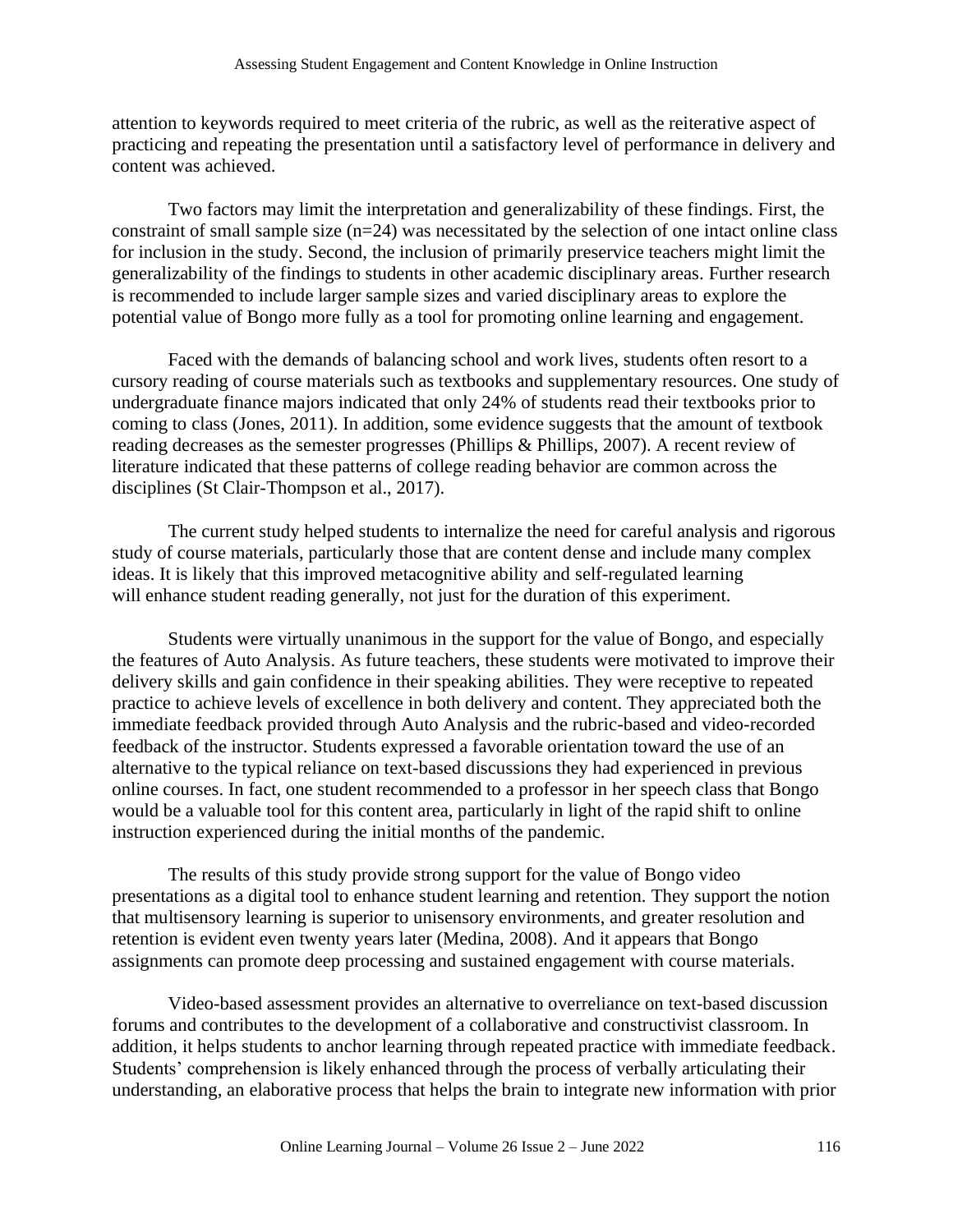knowledge. And finally, the potential for online learning is greatly enhanced through multisensory media.

Previous research has shown that video-based discussion tools such as VoiceThread and Flipgrid can promote collaboration and student satisfaction with the online learning experience. This study extends the current research base on student video capture to provide evidence of improved learning in addition to positive learner perceptions. This study demonstrated that, for this group of students, Bongo was useful in increasing content retention. The Auto Analysis feature that provides immediate feedback on the use of key terms can encourage students to hone their content focus and spend more time interacting with the target text material and concepts. Auto Analysis feedback on delivery (clarity, use of fillers, and speaking rate) can help students to become aware of their communication skills and to present their content more effectively. These skills have application in a wide variety of academic disciplines in higher education.

The use of Bongo as a discussion and assessment tool might be especially valuable in helping students to gain more meaning from their textbooks and other course readings. By spending more time with the material, crafting their own presentations, and rehearsing their understanding of the text through repeated practice, students may develop learning strategies that they can apply generally to their online and classroom readings.

Because peers and instructors can provide text and video feedback, Bongo can promote valuable collaboration in learning. The ability to hear and see the speaker should help students to feel more connected to their online learning experience, their peers, and their instructor. This study used the individual project assignment of Bongo, but future research could explore the value of group project, Q&A, and interactive video features as well.

Ultimately, it makes sense for online instructors to use a variety of discussion and assessment tools. Text-based discussion forums and varied video platforms can increase interest and engagement with online content. This study has provided support for the use of Bongo as an effective tool for helping students to reinforce their learning, as the assignments could be used to support both classroom and online learning. As an alternative to text-based discussion, Bongo has a unique ability to improve student learning and presentation skills.

#### **Declarations**

The authors declared no potential conflicts of interest with respect to the research, authorship, and/or publication of this article.

The authors assert that approval was obtained from an ethics review board (IRB) at California State University, Fullerton, USA.

The authors declared that they received no financial support for the research, authorship, and/or publication of this article.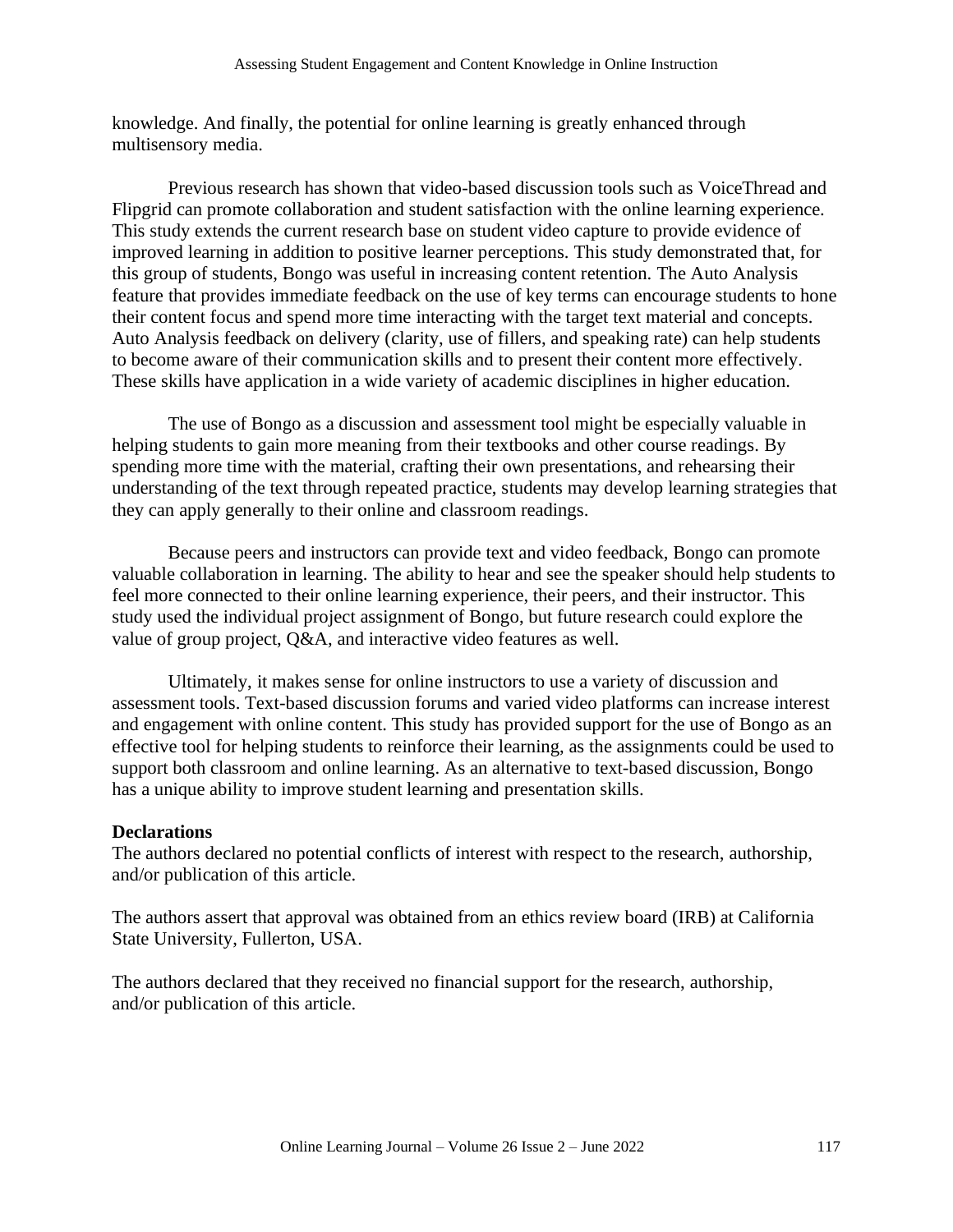# **References**

- Bartlett, M. (2018). Using Flipgrid to increase students' connectedness in an online class. ELearn *Magazine*, 2018(12).<https://doi.org/10.1145/3302261.3236703>
- Ching, Y.H, & Hsu, Y.C. (2013). Collaborative learning using VoiceThread in an online graduate course. *Knowledge Management & E-Learning*, *5*(3), 298-314. <https://doi.org/10.34105/j.kmel.2013.05.021>
- Clark, C., Strudler, N., & Grove, K. (2015). Comparing asynchronous and synchronous video versus text based discussions in an online teacher education course. *Online Learning*, *19*(3), 48–69.<https://doi.org/10.24059/olj.v19i3.668>
- Dabbagh, N., Marra, R. M., & Howland, J. L. (2018). Technologies to support meaningful online learning. In *Meaningful online learning* (pp. 49–75). Routledge. <https://doi.org/10.4324/9781315528458-4>
- DeCarlo, L.T. (1997) On the meaning and use of kurtosis. *Psychological Methods*, *2*(3), American Psychological Association, 2, 292-307.
- Fiorella, L., & Mayer, R. E. (2015). Eight ways to promote generative learning. *Educational Psychology Review*, *28*(4), 717–741.<https://doi.org/10.1007/s10648-015-9348-9>
- Fox, O. H. (2017). Using VoiceThread to promote collaborative learning in on-line clinical nurse leader courses. *Journal of Professional Nursing*, *33*(1), 20–26. <https://doi.org/10.1016/j.profnurs.2016.08.009>
- Glaser, B. G., & Strauss, A. L. (1967). The discovery of grounded theory. In *The discovery of grounded theory* (pp. 1–18). Routledge.<https://doi.org/10.4324/9780203793206-1>
- Goetz, J., & LeCompte, M. D. (1981). Ethnographic research and the problem of data reduction. *Anthropology & Education Quarterly*, *12*(1), 51–70. <https://doi.org/10.1525/aeq.1981.12.1.05x1283i>
- Hesse-Biber, S., & Dupuis, P. (2000). Testing hypotheses on qualitative data. *Social Science Computer Review*, *18*(3), 320–328.<https://doi.org/10.1177/089443930001800307>
- Intentional Futures (2017). High-tech, high touch: Serving student needs at scale. [https://intentionalfutures.com/static/high-tech-high-touch-report-](https://intentionalfutures.com/static/high-tech-high-touch-report-1b0482e00ccce5da2ea0175454a1bdb0.pdf)[1b0482e00ccce5da2ea0175454a1bdb0.pdf](https://intentionalfutures.com/static/high-tech-high-touch-report-1b0482e00ccce5da2ea0175454a1bdb0.pdf)
- Johnson, N., Seaman, J. and Veletsianos, G. (2021) *[Teaching during a pandemic: Spring](https://www.bayviewanalytics.com/reports/teachingduringapandemic.pdf)  [Transition, Fall Continuation](https://www.bayviewanalytics.com/reports/teachingduringapandemic.pdf)*, Winter Evaluation. Oakland, CA: Bay View Analytics. [https://www.bayviewanalytics.com/reports/teachingduringapandemic.pdf](file://///users/lyndarandall/Desktop/Bongo%20Study/Revisions%20for%20Resubmission/Johnson,%20N.,%20Seaman,%20J.%20and%20Veletsianos,%20G.%20(2021)%20Teaching%20during%20a%20pandemic:%20Spring%20Transition,%20Fall%20Continuation,%20Winter%20Evaluation.%20Oakland,%20CA:%20Bay%20View%20Analytics.%20https:/www.bayviewanalytics.com/reports/teachingduringapandemic.pdf)
- Jones, J. P. (2011). Enhancing student learning: An examination of the student us of textbooks in a financial accounting class. *American Journal of Business Education*, *4*(1), 29–36.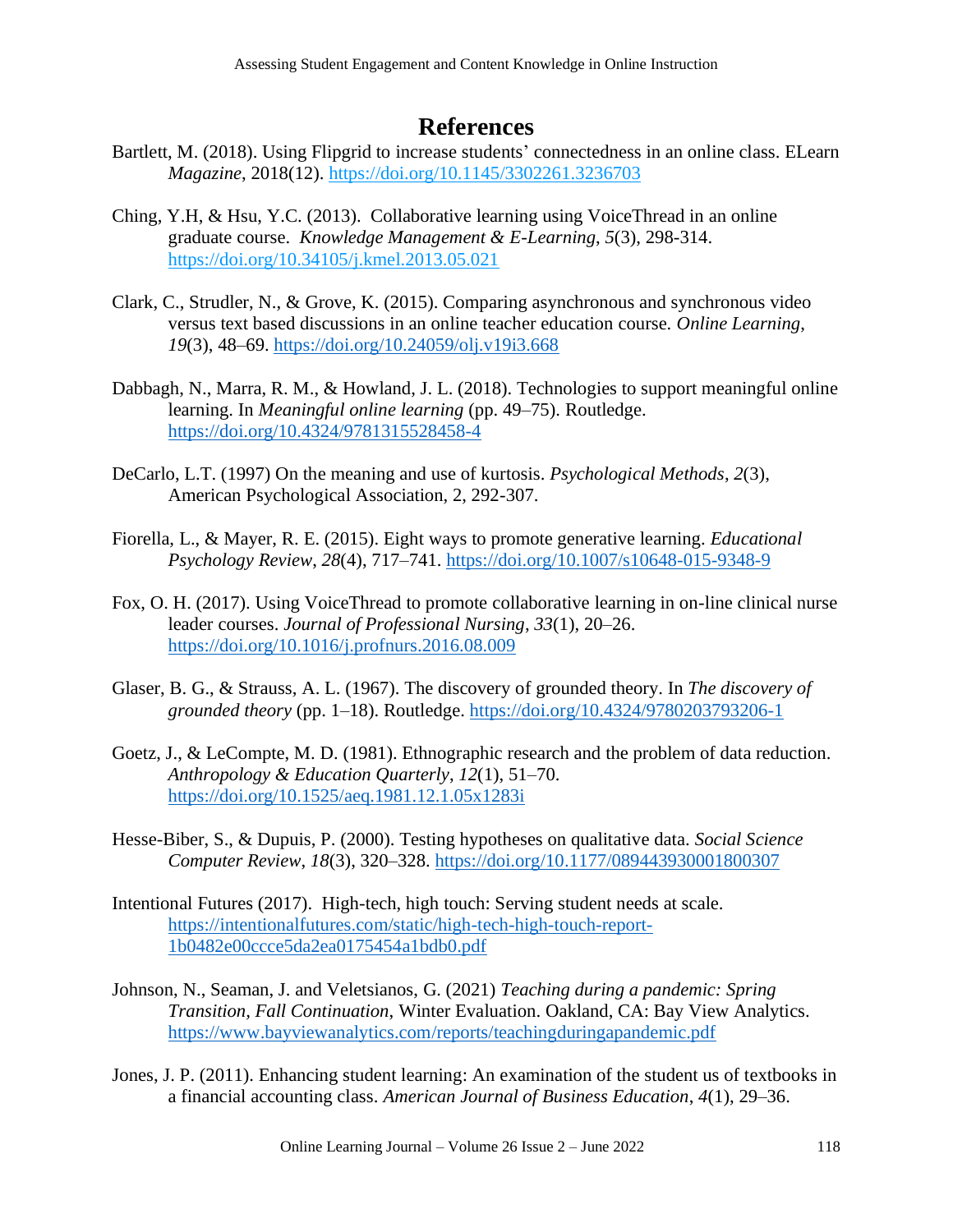- Jung, J., & Gilson, T. A. (2014). Online threaded discussion: Benefits, issues, and strategies. *Kinesiology Review*, *3*(4), 241–246.<https://doi.org/10.1123/kr.2014-0062>
- Kirby, E., & Hulan, N. (2016). Student perceptions of self and community within an online environment: The use of VoiceThread to foster community. *Journal of Teaching and Learning with Technology*, *5*(1), 87–99.<https://doi.org/10.14434/jotlt.v5n1.19411>
- Legon, R., & Garrett, R. (2017). *The Changing Landscape of Online Education (CHLOE): Quality matters and eduventures survey of Chief Online Officers*. [https://doi.org/https://www.qualitymatters.org/sites/default/files/research-docs](https://doi.org/https:/www.qualitymatters.org/sites/default/files/research-docs-pdfs/CHLOE-First-Survey-Report.pdf)[pdfs/CHLOE-First-Survey-Report.pdf](https://doi.org/https:/www.qualitymatters.org/sites/default/files/research-docs-pdfs/CHLOE-First-Survey-Report.pdf)
- Lieberman, M. (2019). Discussion boards: Valuable? Overused? Discuss. *Inside Higher Education,* March 27, 2019. [https://www.insidehighered.com/digital](https://www.insidehighered.com/digital-learning/article/2019/03/27/new-approaches-discussion-boards-aim-dynamic-online-learning)[learning/article/2019/03/27/new-approaches-discussion-boards-aim-dynamic-online](https://www.insidehighered.com/digital-learning/article/2019/03/27/new-approaches-discussion-boards-aim-dynamic-online-learning)[learning](https://www.insidehighered.com/digital-learning/article/2019/03/27/new-approaches-discussion-boards-aim-dynamic-online-learning)
- Lincoln, Y. S., & Guba, E. G. (1985*). Naturalistic Inquiry.* Beverly Hills, CA: Sage Publications, Inc.
- Martono, F., & Salam, U. (2017). Students' learning in asynchronous discussion forums. *International Journal of Information and Communication Technology Education*, *13*(1), 48–60.<https://doi.org/10.4018/ijicte.2017010105>
- McLain, T. (2018). Integration of the video response app Flipgrid in the business writing classroom. *International Journal of Educational Technology and Learning*, *4*(2), 68–75. <https://doi.org/10.20448/2003.42.68.75>
- Medina, J. (2008). *Brain rules: 12 principles for surviving and thriving at work, home, and school* (1st ed.). Pear Press.
- Phillips, B. J., & Phillips, F. (2007). Sink or skim: Textbook reading behaviors of introductory accounting students. *Issues in Accounting Education*, *22*(1), 21–44. <https://doi.org/10.2308/iace.2007.22.1.21>
- Robinson, H. A., Kilgore, W., & Warren, S. J. (2017). Care, communication, support: Core for designing meaningful online collaborative learning. *Online Learning*, *21*(4). <https://doi.org/10.24059/olj.v21i4.1240>
- Saçak, B., & Kavun, N. (2020). Rethinking Flipgrid and VoiceThread in the context of online collaborative learning theory. In *Handbook of research on fostering student engagement with instructional technology in higher education* (pp. 211–228). IGI Global. <https://doi.org/10.4018/978-1-7998-0119-1.ch012>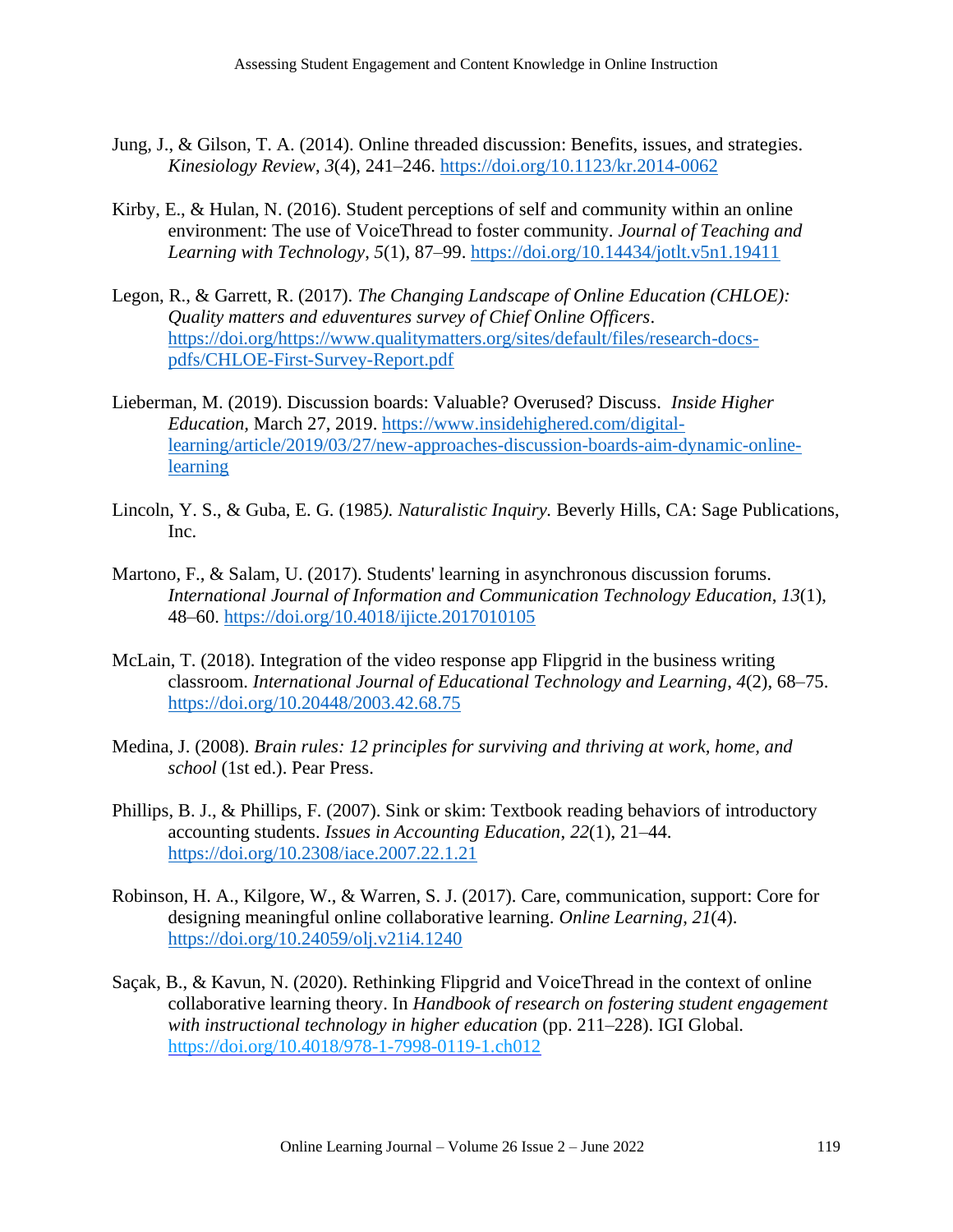- Seaman, J.E., & Seaman, J. (2021). *Distance education state almanac: National*. Oakland, CA: Bayview Analytics. [https://www.bayviewanalytics.com/reports/almanac/national\\_almanac2019.pdf](https://www.bayviewanalytics.com/reports/almanac/national_almanac2019.pdf)
- Sebach, A. M. (2020). Using Flipgrid as an alternative to journals during dnp practicum experiences. *Nurse Educator*, *45*(5), 256–256. https://doi.org/10.1097/nne.00000000000000812
- St Clair-Thompson, H., Graham, A., & Marsham, S. (2017). Exploring the reading practices of undergraduate students. *Education Inquiry*, *9*(3), 284–298. <https://doi.org/10.1080/20004508.2017.1380487>
- Stoszkowski, J. (2018). Using Flipgrid to develop social learning. *Compass: Journal of Learning and Teaching*, *11*(2).<https://doi.org/10.21100/compass.v11i2.786>
- Stoszkowski, J., Hodgkinson, A., & Collins, D. (2020). Using Flipgrid to improve reflection: A collaborative online approach to coach development. *Physical Education and Sport Pedagogy*, 1–12.<https://doi.org/10.1080/17408989.2020.1789575>
- Swartzwelder, K., Murphy, J., & Murphy, G. (2019). The impact of text-based and video discussions on student engagement and interactivity in an online course. *The Journal of Educators Online*, *16*(1).<https://doi.org/10.9743/jeo.2019.16.1.13>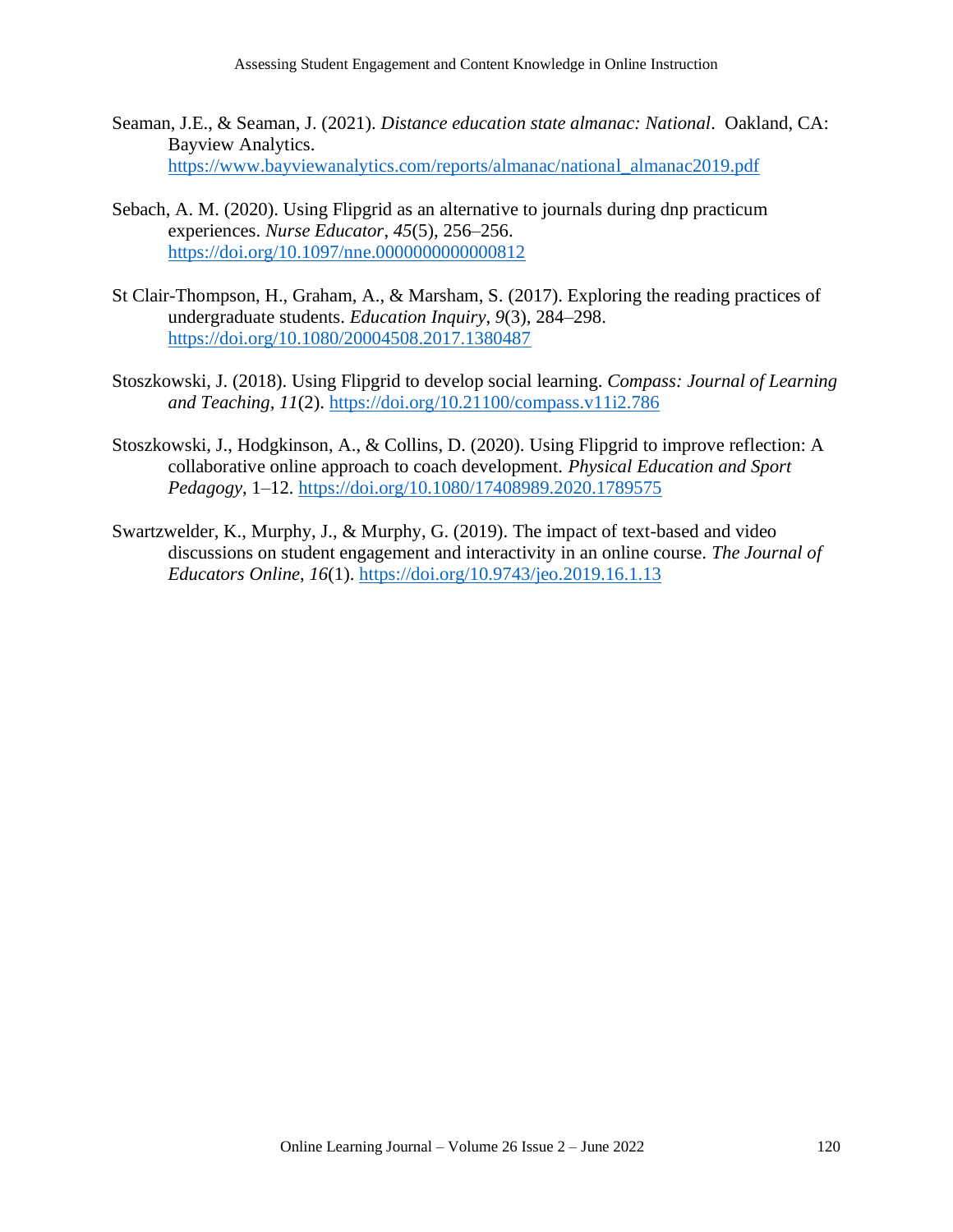# **Appendixes**

# **Appendix A**

*Scoring Rubric for Bongo Presentation without Auto Analysis*

|                                     | <b>Not</b><br><b>Established</b>                                                   | <b>Developing</b>                                                                                                | <b>Established</b>                                                                     | Approaching<br><b>Excellence</b>                                                                | <b>Excellent</b>                                                                   |
|-------------------------------------|------------------------------------------------------------------------------------|------------------------------------------------------------------------------------------------------------------|----------------------------------------------------------------------------------------|-------------------------------------------------------------------------------------------------|------------------------------------------------------------------------------------|
| Duration                            | There is no<br>presentation                                                        | Video is less<br>than 3 minutes<br>or more than 5<br>minutes                                                     | Video is 30<br>seconds under<br>or over the<br>time limit                              | Video is 15<br>seconds under<br>or over the time<br>limit                                       | Video is<br>between 3 and<br>5 minutes                                             |
| Content<br>Development<br>on Slides | There are no<br>slides                                                             | 1 or 2 slides,<br>but the content<br>is cluttered or<br>unclear                                                  | 3 slides<br>logically<br>organized                                                     | 3 to 4 slides,<br>clearly<br>organized, or 5<br>slides with less<br>than substantive<br>content | 5 slides, well<br>organized,<br>and the<br>content is<br>substantive               |
| Relevance<br>and<br>Coherence       | Content has<br>no<br>relationship to<br>the article                                | A tangential<br>relationship can<br>be inferred                                                                  | A general<br>relation is<br>apparent                                                   | A specific<br>relationship is<br>apparent                                                       | The content is<br>explicitly<br>related to the<br>article and is<br>coherent       |
| Inclusion of<br>Key Terms           | The<br>presentation<br>contains no<br>references to<br>key terms in<br>the article | There are<br>several<br>references to<br>key terms, but<br>these are<br>simply<br>mentioned and<br>not explained | There are<br>numerous<br>references to<br>key terms, but<br>there is no<br>explanation | There are 7-9<br>references to<br>key terms and<br>these are clearly<br>explained               | The<br>presentation<br>includes and<br>illuminates at<br>least 10 key<br>terms     |
| Accuracy                            | The<br>presentation is<br>largely<br>inaccurate                                    | There are<br>numerous<br>inaccuracies<br>and factual<br>errors                                                   | There are<br>several<br>inaccuracies<br>and factual<br>errors                          | The majority of<br>the content is<br>accurate and<br>informed                                   | All the<br>content is<br>accurate,<br>informed, and<br>sufficiently<br>paraphrased |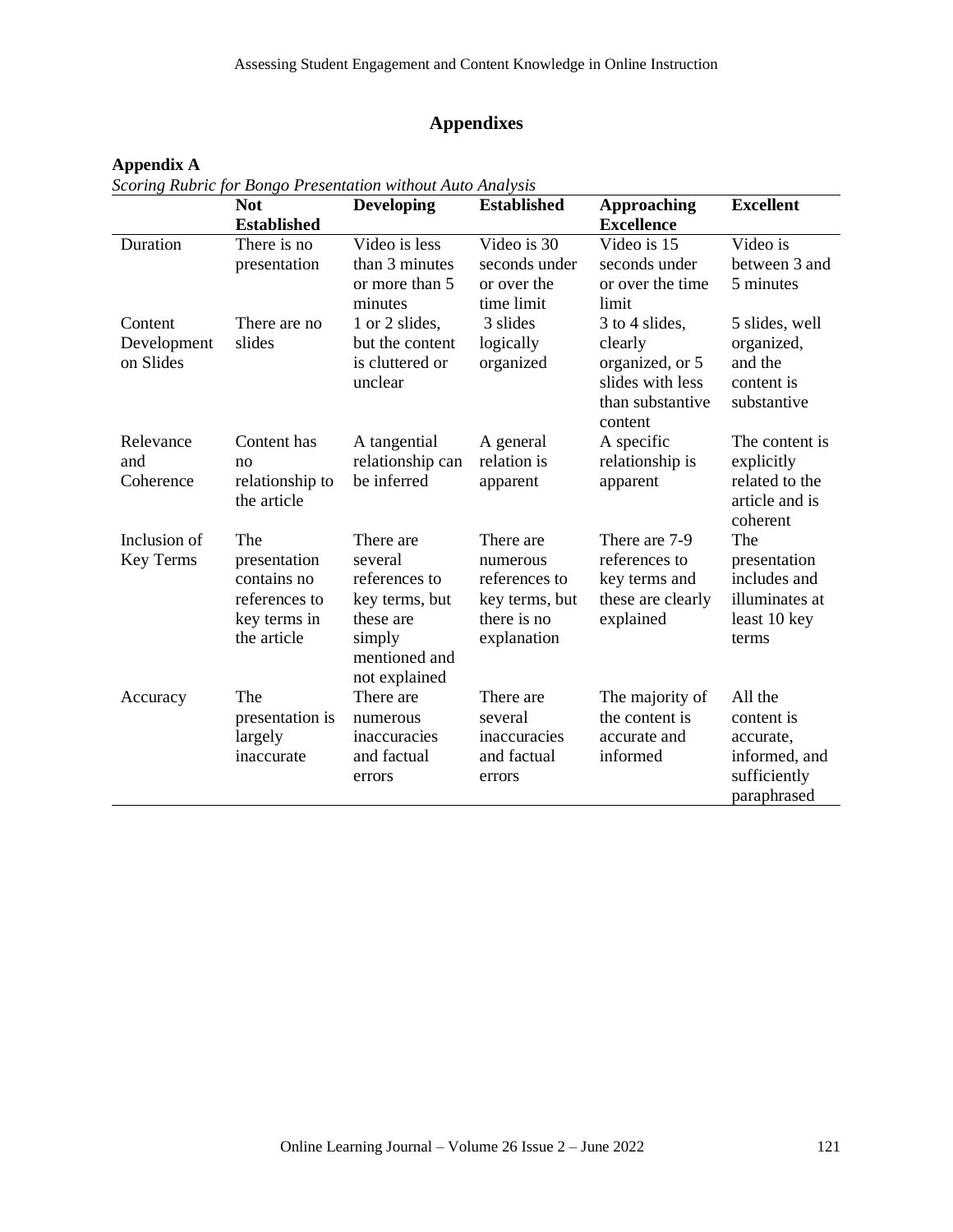|                                                           | <b>Not</b>                                                                         | <b>Developing</b>                                                                                                | <b>Established</b>                                                                     | <b>Approaching</b>                                                                                   | <b>Excellent</b>                                                                                           |
|-----------------------------------------------------------|------------------------------------------------------------------------------------|------------------------------------------------------------------------------------------------------------------|----------------------------------------------------------------------------------------|------------------------------------------------------------------------------------------------------|------------------------------------------------------------------------------------------------------------|
|                                                           | <b>Established</b>                                                                 |                                                                                                                  |                                                                                        | <b>Excellence</b>                                                                                    |                                                                                                            |
| Duration                                                  | There is no<br>presentation                                                        | Video is less<br>than three<br>minutes or<br>more than 5<br>minutes                                              | Video is 30<br>seconds under<br>or over the<br>time limit                              | Video is 15<br>seconds under<br>or over the time<br>limit                                            | Video is<br>between 3 and<br>5 minutes                                                                     |
| Content<br>Development<br>of Slides                       | There are no<br>slides                                                             | 1 or 2 slides,<br>but the content<br>is cluttered or<br>unclear                                                  | 3 slides<br>logically<br>organized                                                     | 3 to 4 slides,<br>clearly<br>organized, or 5<br>slides with less<br>than substantive<br>content      | 5 slides, well<br>organized, and<br>the content is<br>substantive                                          |
| Relevance<br>and<br>Coherence                             | Content has<br>no<br>relationship to<br>the article                                | A tangential<br>relationship<br>can be inferred                                                                  | A general<br>relation is<br>apparent                                                   | A specific<br>relationship is<br>apparent                                                            | The content is<br>explicitly<br>related to the<br>article and is<br>coherent                               |
| Inclusion of<br>Key Terms                                 | The<br>presentation<br>contains no<br>references to<br>key terms in<br>the article | There are<br>several<br>references to<br>key terms, but<br>these are<br>simply<br>mentioned and<br>not explained | There are<br>numerous<br>references to<br>key terms, but<br>there is no<br>explanation | There are 7-9<br>references to<br>key terms and<br>these are clearly<br>explained                    | The<br>presentation<br>includes and<br>illuminates at<br>least 10 key<br>terms                             |
| Accuracy                                                  | The<br>presentation<br>is largely<br>inaccurate                                    | There are<br>numerous<br>inaccuracies<br>and factual<br>errors                                                   | There are<br>several<br>inaccuracies<br>and factual<br>errors                          | The majority of<br>the content is<br>accurate and<br>informed                                        | The<br>presentation<br>includes and<br>illuminates at<br>least 10 key<br>terms                             |
| Clarity<br>(percent of<br>clear words)                    | <b>NA</b>                                                                          | NA                                                                                                               | <b>Auto Analysis</b><br>score is in the<br>red range                                   | <b>Auto Analysis</b><br>score is in the<br>orange range                                              | <b>Auto Analysis</b><br>score is in the<br>green range                                                     |
| Use of filler<br>words<br>(avoiding use<br>of "um", "ah") | NA                                                                                 | <b>NA</b>                                                                                                        | <b>Auto Analysis</b><br>score is in the<br>red range                                   | <b>Auto Analysis</b><br>score is in the<br>orange range                                              | <b>Auto Analysis</b><br>score is in the<br>green range                                                     |
| <b>Speaking Rate</b>                                      | <b>NA</b>                                                                          | <b>NA</b>                                                                                                        | Auto<br>Analysis<br>score is in the<br>red<br>range Red:<br>score $<$ 120 or<br>$>200$ | <b>Auto Analysis</b><br>score is in the<br>orange<br>range Orange:<br>score is 120-135<br>or 185-200 | <b>Auto Analysis</b><br>score is in the<br>green<br>range Green:<br>Score of 135-<br>185 (ideal is<br>160) |

**Appendix B** *Scoring Rubric for Bongo Presentation with Auto Analysis*